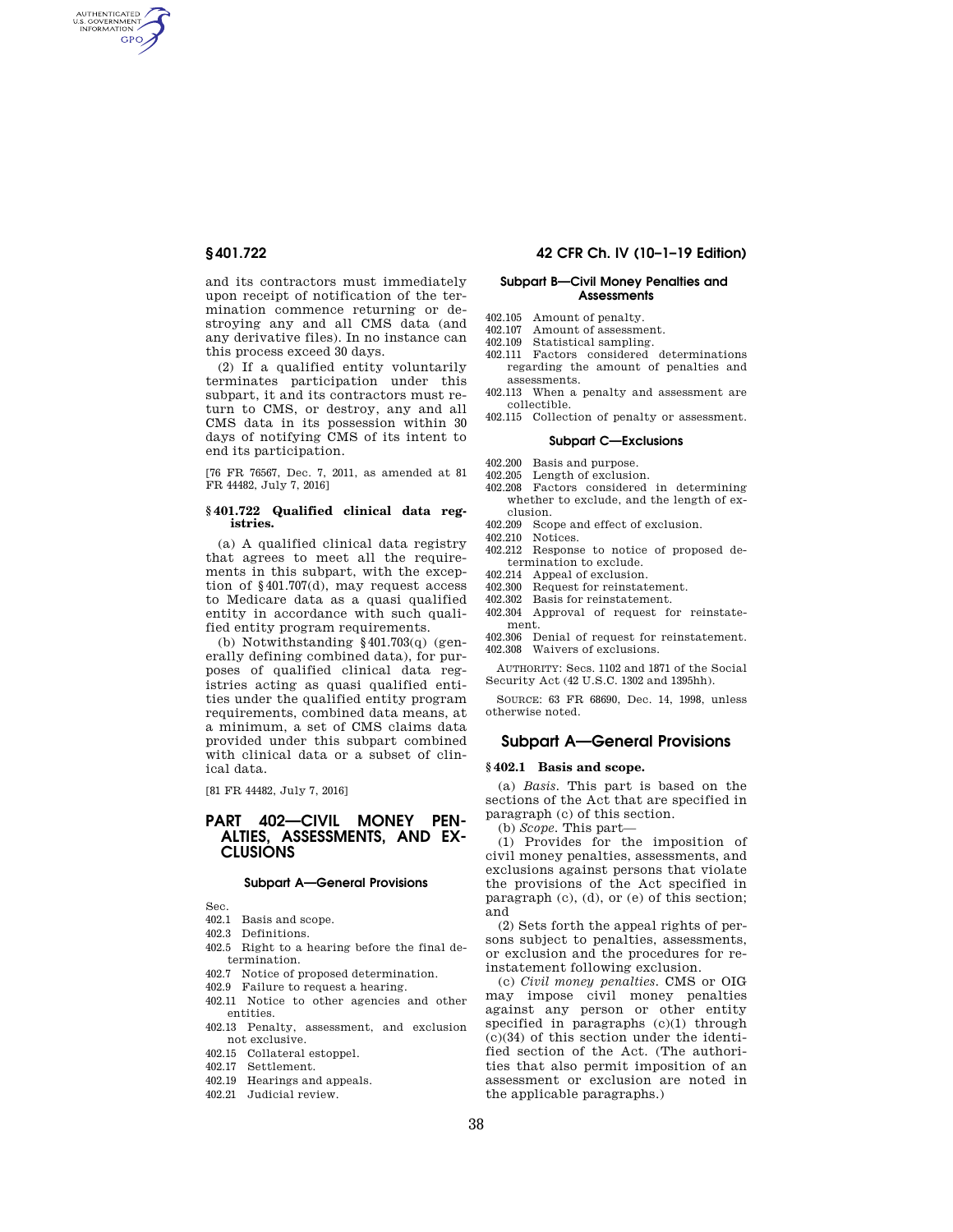(1) Sections 1833(h)(5)(D) and 1842(j)(2)—Any person that knowingly and willfully, and on a repeated basis, bills for a clinical diagnostic laboratory test, other than on an assignmentrelated basis. This provision includes tests performed in a physician's office but excludes tests performed in a rural health clinic. (This violation may also include an assessment and cause exclusion.)

(2) Section 1833(i)(6)—Any person that knowingly and willfully presents, or causes to be presented, a bill or request for payment for an intraocular lens inserted during or after cataract surgery for which the Medicare payment rate includes the cost of acquiring the class of lens involved.

(3) Section  $1833(q)(2)(B)$ —Any entity that knowingly and willfully fails to provide information about a referring physician, including the physician's name and unique physician identification number for the referring physician, when seeking payment on an unassigned basis. (This violation, if it occurs in repeated cases, may also cause an exclusion.)

(4) Sections 1834(a)(11)(A) and 1842(j)(2)—Any durable medical equipment supplier that knowingly and willfully charges for a covered service that is furnished on a rental basis after the rental payments may no longer be made (except for maintenance and servicing) as provided in section  $1834(a)(7)(A)$ . (This violation may also include an assessment and cause exclusion.)

(5) Sections 1834(a)(18)(B) and 1842(j)(2)—Any nonparticipating durable medical equipment supplier that knowingly and willfully, in violation of section  $1834(a)(18)(A)$ , fails to make a refund to Medicare beneficiaries for a covered service for which payment is precluded due to an unsolicited telephone contact from the supplier. (This violation may also include an assessment and cause exclusion.)

(6) Sections 1834(b)(5)(C) and  $1842(i)(2)$ —Any nonparticipating physician or supplier that knowingly and willfully charges a Medicare beneficiary more than the limiting charge, as specified in section 1834(b)(5)(B), for radiologist services. (This violation

may also include an assessment and cause exclusion.)

(7) Sections 1834(c)(4)(C) and 1842(j)(2)—Any nonparticipating physician or supplier that knowingly and willfully charges a Medicare beneficiary more than the limiting charge, as specified in section  $1834(c)(4)(B)$ , for mammography screening. (This violation may also include an assessment and cause exclusion.)

(8) Sections 1834(h)(3) and 1842(j)(2)— Any supplier of prosthetic devices, orthotics, and prosthetics that knowingly and willfully charges for a covered prosthetic device, orthotic, or prosthetic that is furnished on a rental basis after the rental payment may no longer be made (except for maintenance and servicing). (This violation may also include an assessment and cause exclusion.)

(9) Section  $1834(j)(2)(A)(iii)$ —Any supplier of durable medical equipment, including a supplier of prosthetic devices, prosthetics, orthotics, or supplies, that knowingly and willfully distributes a certificate of medical necessity in violation of section  $1834(j)(2)(A)(i)$  or fails to provide the information required under section  $1834(j)(2)(A)(ii)$ .

(10) Sections 1834(j)(4) and 1842(j)(2)—

(i) Any supplier of durable medical equipment, including a supplier of prosthetic devices, prosthetics, orthotics, or supplies, that knowingly and willfully fails to make refunds in a timely manner to Medicare beneficiaries for services billed other than on an assignment-related basis if—

(A) The supplier does not possess a Medicare supplier number;

(B) The service is denied in advance under section 1834(a)(15); or

(C) The service is determined not to be medically necessary or reasonable.

(ii) These violations may also include an assessment and cause exclusion.

(11) Sections 1842(b)(18)(B) and 1842(j)(2)—Any practitioner specified in section  $1842(b)(18)(C)$  (physician assistants, nurse practitioners, clinical nurse specialists, certified registered nurse anesthetists, certified nurse-midwives, clinical social workers, and clinical psychologists) or other person that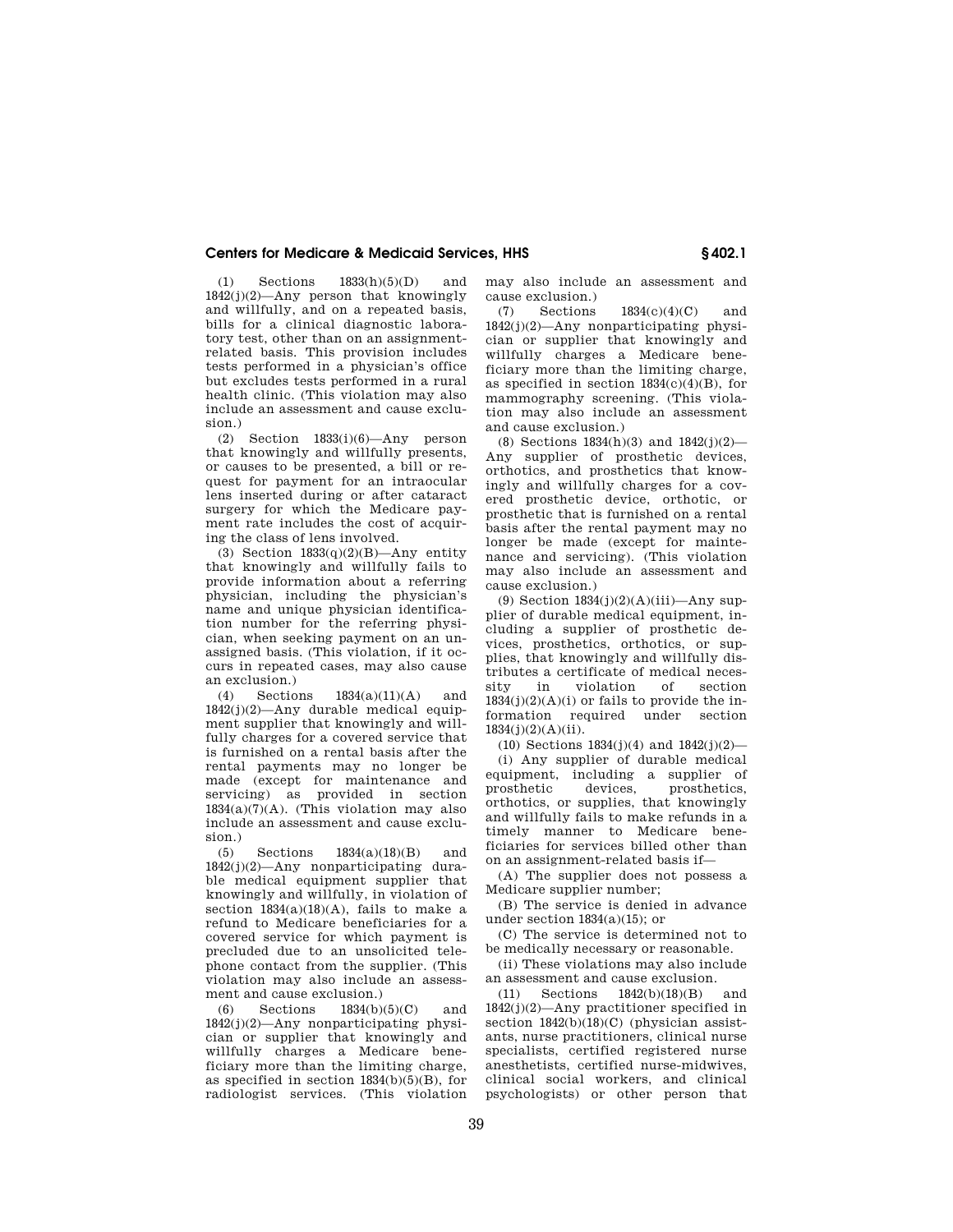knowingly and willfully bills or collects for any services by the practitioners on other than an assignmentrelated basis. (This violation may also include an assessment and cause exclusion)

(12) Sections 1842(k) and 1842(j)(2)— Any physician who knowingly and willfully presents, or causes to be presented, a claim or bill for an assistant at cataract surgery performed on or after March 1, 1987 for which payment may not be made because of section  $1862(a)(15)$ . (This violation may also include an assessment and cause exclusion.)

(13) Sections 1842(l)(3) and 1842(j)(2)— Any nonparticipating physician who does not accept payment on an assignment-related basis and who knowingly and willfully fails to refund on a timely basis any amounts collected for services that are not reasonable or medically necessary or are of poor quality, in accordance with section  $1842(1)(1)(A)$ . (This violation may also include an assessment and cause exclusion.)

(14) Sections  $1842(m)(3)$  and<br> $442(j)(2)$ —(i) Any nonparticipating  $1842(j)(2)$ —(i) Any physician, who does not accept payment for an elective surgical procedure on an assignment-related basis and whose charge is at least \$500, who knowingly and willfully fails to—

(A) Disclose the information required by section 1842(m)(1) concerning charges and coinsurance amounts; and

(B) Refund on a timely basis any amount collected for the procedure in excess of the charges recognized and approved by the Medicare program.

(ii) This violation may also include an assessment and cause exclusion.

(15) Sections  $1842(n)(3)$  and  $1842(j)(2)$ Any physician who knowingly and willfully, in repeated cases, bills one or more beneficiaries, for purchased diagnostic tests, any amount other than the payment amount specified in section  $1842(n)(1)(A)$  or section  $1842(n)(1)(B)$ . (This violation may also include an assessment and cause exclusion)

(16) Section  $1842(p)(3)(A)$ —Any physician or practitioner who knowingly and willfully fails promptly to provide the appropriate diagnosis code or codes upon request by CMS or a carrier on any request for payment or bill not

**§ 402.1 42 CFR Ch. IV (10–1–19 Edition)** 

submitted on an assignment-related basis for any service furnished by the physician. (This violation, if it occurs in repeated cases, may also cause exclusion.)

(17) Sections 1848(g)(1)(B) and  $1842(j)(2)$ 

(i) Any nonparticipating physician, supplier, or other person that furnishes physicians' services and does not accept payment on an assignment-related basis, that—

(A) Knowingly and willfully bills or collects in excess of the limiting charge (as defined in section  $1848(g)(2)$ ) on a repeated basis; or

(B) Fails to make an adjustment or refund on a timely basis as required by section  $1848(g)(1)(A)(iii)$  or (iv).

(ii) These violations may also include an assessment and cause exclusion.

(18) Section 1848(g)(3)(B) and 1842(j)(2)—Any person that knowingly and willfully bills for State plan approved physicians' services, as defined in section  $1848(i)(3)$ , on other than an assignment-related basis for a Medicare beneficiary who is also eligible for Medicaid (these individuals include qualified Medicare beneficiaries). This provision applies to services furnished on or after April 1, 1990. (This violation may also include an assessment and cause exclusion.)

(19) Section 1848(g)(4)(B)(ii),  $1842(p)(3)$ , and  $1842(j)(2)(A)$ —

(i) Any physician, supplier, or other person (except any person that has been excluded from the Medicare program) that, for services furnished after September 1, 1990, knowingly and willfully—

(A) Fails to submit a claim on a standard claim form for services provided for which payment is made under Part B on a reasonable charge or fee schedule basis; or

(B) Imposes a charge for completing and submitting the standard claims form.

(ii) These violations, if they occur in repeated cases, may also cause exclusion.

(20) Section 1862(b)(5)(C)—Any employer (other than a Federal or other governmental agency) that, before October 1, 1998, willfully or repeatedly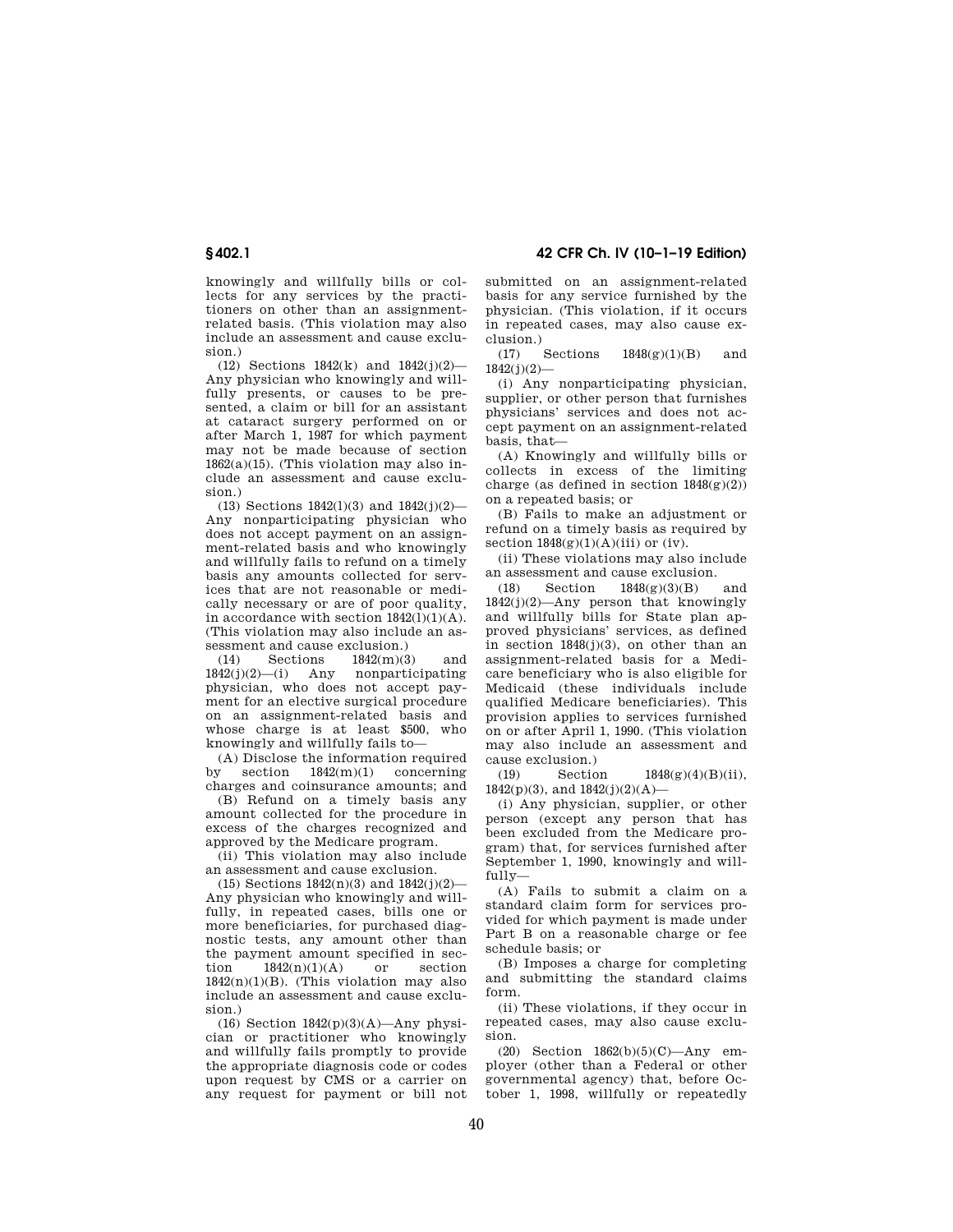fails to provide timely and accurate information requested relating to an employee's group health insurance coverage.

 $(21)$  Section  $1862(b)(6)(B)$ —Any entity that knowingly, willfully, and repeatedly—

(i) Fails to complete a claim form relating to the availability of other health benefit plans in accordance with section  $1862(b)(6)(A)$ ; or

(ii) Provides inaccurate information relating to the availability of other health benefit plans on the claim form.

 $(22)$  Section 1877 $(g)(5)$ —Any person that fails to report information required by HHS under section 1877(f) concerning ownership, investment, and compensation arrangements. (This violation may also include an assessment and cause exclusion.)

(23) Sections 1879(h), 1834(a)(18), and 1842(j)(2)—

(i) Any durable medical equipment supplier, including a supplier of prosthetic devices, prosthetics, orthotics, or supplies, that knowingly and willfully fails to make refunds in a timely manner to Medicare beneficiaries for services billed on an assignment-related basis if—

(A) The supplier did not possess a Medicare supplier number;

(B) The service is denied in advance under section  $1834(a)(15)$  of the Act; or

(C) The service is determined not to be payable under section 1834(a)(17)(b) because of unsolicited telephone contacts.

(ii) These violations may also include an assessment and cause exclusion.

(24) Section 1882(a)(2)—Any person that issues a Medicare supplemental policy that has not been approved by the State regulatory program or does not meet Federal standards on and after the effective date in section  $1882(p)(1)(C)$ . (This violation may also include an assessment and cause exclusion.)

(25) Section 1882(p)(8)—Any person that sells or issues Medicare supplemental policies, on or after July 30, 1992, that fail to conform to the NAIC or Federal standards established under section 1882(p). (This violation may also include an assessment and cause exclusion.)

(26) Section 1882(p)(9)(C)—

(i) Any person that sells a Medicare supplemental policy and—

(A) Fails to make available for sale the core group of basic benefits when selling other Medicare supplemental policies with additional benefits; or

(B) Fails to provide the individual, before the sale of the policy, an outline of coverage describing the benefits provided by the policy.

(ii) These violations may also include an assessment and cause exclusion.

 $(27)$  Section  $1882(q)(5)(C)$ —

(i) Any person that fails to—

(A) Suspend a Medicare supplemental policy at the policyholder's request, if the policyholder applies for and is determined eligible for medical assistance, and the policyholder provides notice within 90 days of the eligibility determination; or

(B) Automatically reinstate the policy as of the date of termination of medical assistance if the policyholder loses eligibility for medical assistance and the policyholder provides notice within 90 days of loss of eligibility.

(ii) These violations may also include an assessment and cause exclusion.

(28) Section  $1882(r)(6)(A)$ —Any person that fails to provide refunds or credits as required by section  $1882(r)(1)(B)$ . (This violation may also include an assessment and cause exclusion.)

(29) Section 1882(s)(4)—

(i) Any issuer of a Medicare supplemental policy that—

(A) Does not waive any time periods applicable to preexisting conditions, waiting periods, elimination periods, or probationary periods if the time periods were already satisfied under a preceding Medicare supplemental policy; or

(B) Denies a policy, conditions the issuance or effectiveness of the policy, or discriminates in the pricing of the policy based on health status or other<br>criteria as specified in section specified in section  $1882(s)(2)(A)$ .

(ii) These violations may also include an assessment and cause exclusion.

 $(30)$  Section  $1882(t)(2)$ 

(i) Any issuer of a Medicare supplemental policy that—

(A) Fails substantially to provide medically necessary services to enrollees seeking the services through the issuer's network of entities;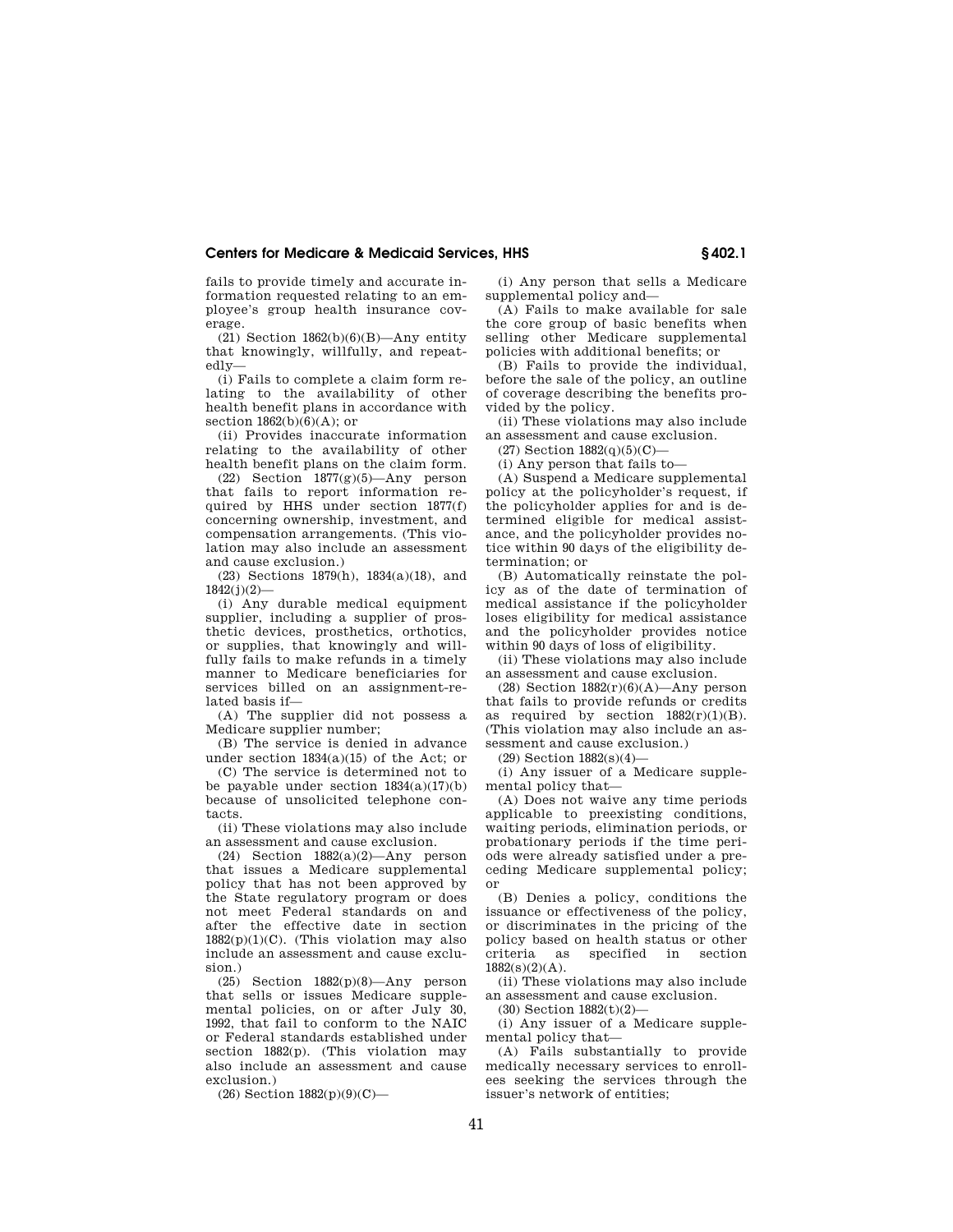(B) Imposes premiums on enrollees in excess of the premiums approved by the State;

(C) Acts to expel an enrollee for reasons other than nonpayment of premiums; or

(D) Does not provide each enrollee at the time of enrollment with the specific information provided in section  $1882(t)(1)(E)(i)$  or fails to obtain a written acknowledgment from the enrollee of receipt of the information (as required by section  $1882(t)(1)(E)(ii)$ .

(ii) These violations may also include an assessment and cause exclusion.

(31) Sections  $1834(k)(6)$  and  $1842(j)(2)$ -Any person or entity who knowingly and willfully bills or collects for any outpatient therapy services or comprehensive outpatient rehabilitation services on other than an assignmentrelated basis. (This violation may also include an assessment and cause exclusion.)

(32) Sections 1834(l)(6) and 1842(j)(2)— Any supplier of ambulance services who knowingly and willfully bills or collects for any services on other than an assignment-related basis. (This violation may also include an assessment and cause exclusion.)

(33) Section  $1806(b)(2)(B)$ —Any person who knowingly and willfully fails to furnish a beneficiary with an itemized statement of items or services within 30 days of the beneficiary's request.

(34) Section 1128G (b) (1) and (2)—Any applicable manufacturer or applicable group purchasing organization that fails to timely, accurately, or completely report a payment or other transfer of value or an ownership or investment interest to CMS, as required under part 403, subpart I, of this chapter.

(d) *Assessments.* CMS or OIG may impose assessments in addition to civil money penalties for violations of the following statutory sections:

(1) Section 1833: Paragraph (h)(5)(D).

(2) Section 1834: Paragraphs  $(a)(11)(A), (a)(18)(B), (b)(5)(C), (c)(4)(C),$  $(h)(3)$ ,  $(j)(4)$ ,  $(k)(6)$ , and  $(l)(6)$ .

(3) Section 1842: Paragraphs (k), (l)(3),  $(m)(3)$ , and  $(n)(3)$ .

(4) Section 1848: Paragraph  $(g)(1)(B)$ .

(5) Section 1877: Paragraph (g)(5).

(6) Section 1879: Paragraph (h).

**§ 402.1 42 CFR Ch. IV (10–1–19 Edition)** 

(7) Section 1882: Paragraphs (a)(2),  $(p)(8)$ ,  $(p)(9)(C)$ ,  $(q)(5)(C)$ ,  $(r)(6)(A)$ ,  $(s)(3)$ , and  $(t)(2)$ .

(e) *Exclusions.* (1) CMS or OIG may exclude any person from participation in the Medicare program on the basis of any of the following violations of the statute:

(i) Section 1833: Paragraphs  $(h)(5)(D)$ and, in repeated cases,  $(q)(2)(B)$ .

(ii) Section 1834: Paragraphs  $(a)(11)(A), (a)(18)(B), (b)(5)(C), (c)(4)(C),$ 

(h)(3), (j)(4), (k)(6), and (l)(6).<br>(iii) Section 1842: (iii) Section 1842: Paragraphs  $(b)(18)(B)$ ,  $(k)$ ,  $(1)(3)$ ,  $(m)(3)$ ,  $(n)(3)$ , and, in repeated cases,  $(p)(3)(B)$ .<br>(iv) Section 1848.

Section 1848: Paragraphs  $(g)(1)(B)$ ,  $(g)(3)(B)$ , and, in repeated cases,  $(g)(4)(B)(ii)$ .

 $(v)$  Section 1877: Paragraph  $(g)(5)$ .

(vi) Section 1879: Paragraph (h).

(vii) Section 1882: Paragraphs (a)(2),  $(p)(8)$ ,  $(p)(9)(C)$ ,  $(q)(5)(C)$ ,  $(r)(6)(A)$ ,  $(s)(4)$ , and (t)(2).

(2) CMS or OIG must exclude from participation in the Medicare program any of the following, under the identified section of the Act:

(i) Section  $1834(a)(17)(C)$ —Any supplier of durable medical equipment and supplies that are covered under section 1834(a)(13) that knowingly contacts Medicare beneficiaries by telephone regarding the furnishing of covered services in violation of section  $1834(a)(17)(A)$  and whose conduct establishes a pattern of prohibited contacts as described under section  $1834(a)(17)(A)$ .

(ii) Section 1834(h)(3)—Any supplier of prosthetic devices, orthotics, and prosthetics that knowingly contacts Medicare beneficiaries by telephone regarding the furnishing of prosthetic devices, orthotics, or prosthetics in the same manner as in the violation under section  $1834(a)(17)(A)$  and whose conduct establishes a pattern of prohibited contacts in the same manner as described in section  $1834(a)(17)(C)$ .

(f) *Responsible persons.* (1) If CMS or OIG determines that more than one person is responsible for any of the violations described in paragraph (c) or paragraph (d) of this section, it may impose a civil money penalty or a civil money penalty and assessment against any one of those persons or jointly and severally against two or more of those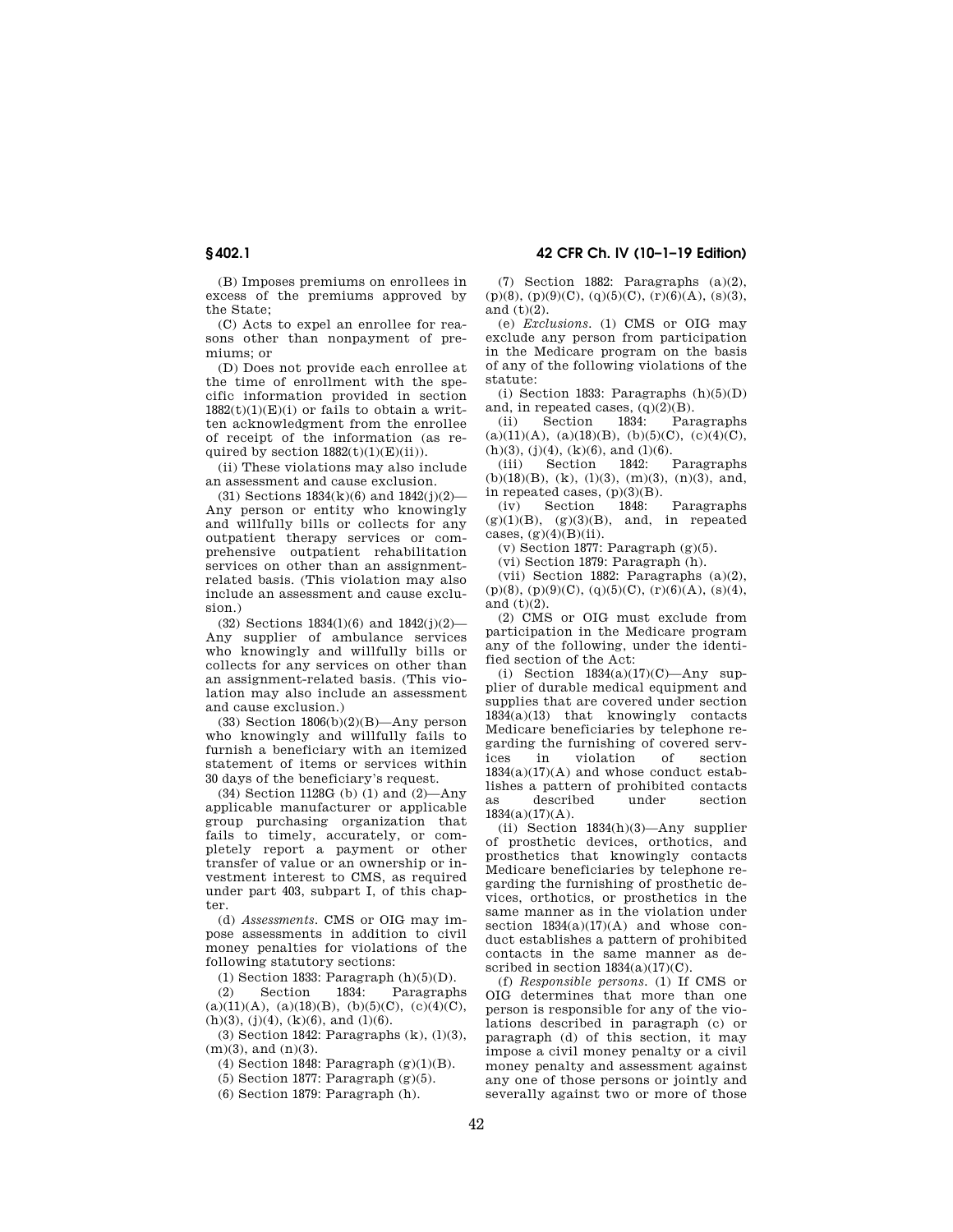persons. However, the aggregate amount of the assessments collected may not exceed the amount that could be assessed if only one person were responsible.

(2) A principal is liable for penalties and assessments for the actions of his or her agent acting within the scope of the agency.

(g) *Time limits.* Neither CMS nor OIG initiates an action to impose a civil money penalty, assessment, or proceeding to exclude a person from participation in the Medicare program unless it begins the action within 6 years from the date on which the claim was presented, the request for payment was made, or the incident occurred.

[63 FR 68690, Dec. 14, 1998, as amended at 66 FR 49546, Sept. 28, 2001; 78 FR 9520, Feb. 8, 2013]

## **§ 402.3 Definitions.**

For purposes of this part:

*Assessment* means the amount described in §402.107 and includes the plural of that term.

*Assignment-related basis* means that the claim submitted by a physician, supplier or other person is paid on the basis of an assignment, whereby the physician, supplier or other person agrees to accept the Medicare payment as payment in full for the services furnished to the beneficiary and is precluded from charging the beneficiary more than the deductible and coinsurance based upon the approved Medicare fee amount. Additional obligations, including obligations to make refunds in certain circumstances, are established at section 1842(b)(3) of the Act.

*Claim* means an application for payment for a service for which the Medicare or Medicaid program may pay.

*Covered* means that a service is described as reasonable and necessary for the diagnosis or treatment of illness or injury or to improve the functioning of a malformed body member. A service is not covered if it is specifically identified as excluded from Medicare Part B coverage or is not a defined Medicare Part B benefit.

*Exclusion* means the temporary or permanent barring of a person or other entity from participation in the Medicare or State health care program and that services furnished or ordered by that person are not paid for under either program.

*General Counsel* means the General Counsel of HHS or his or her designees.

*Initiating agency* means whichever agency (CMS or the OIG) initiates the interaction with the person.

*Knowingly* or *knowingly and willfully*  means that a person, with respect to information—

(1) Has actual knowledge of the information;

(2) Acts in deliberate ignorance of the truth or falsity of the information; or

(3) Acts in reckless disregard of the truth or falsity of the information; and (4) No proof of specific intent is required.

*Medicare supplemental policy* means a policy guaranteeing that a health plan will pay a policyholder's coinsurance and deductible and will cover other limitations on payment imposed under title XVIII of the Act and will provide additional health plan or non-Medicare coverage for services up to a predefined benefit limit.

*NAIC* stands for the National Association of Insurance Commissioners.

*Nonparticipating* describes a physician, supplier, or other person (excluding any provider of services) that, at the time of furnishing the services to Medicare Part B beneficiaries, is not a participating physician or supplier.

*Participating* describes a physician or supplier (excluding any provider of services) that, before the beginning of any given year, enters into an agreement with HHS that provides that the physician or supplier will accept payment under the Medicare program on an assignment-related basis for all services furnished to Medicare Part B beneficiaries.

*Penalty* means the amount described in §402.105 and includes the plural of that term.

*Person* means an individual, trust or estate, partnership, corporation, professional association or corporation, or other entity, public or private.

*Physicians' services* means the following Medicare covered professional services:

(1) Surgery, consultation, home, office and institutional calls, and other professional services performed by physicians.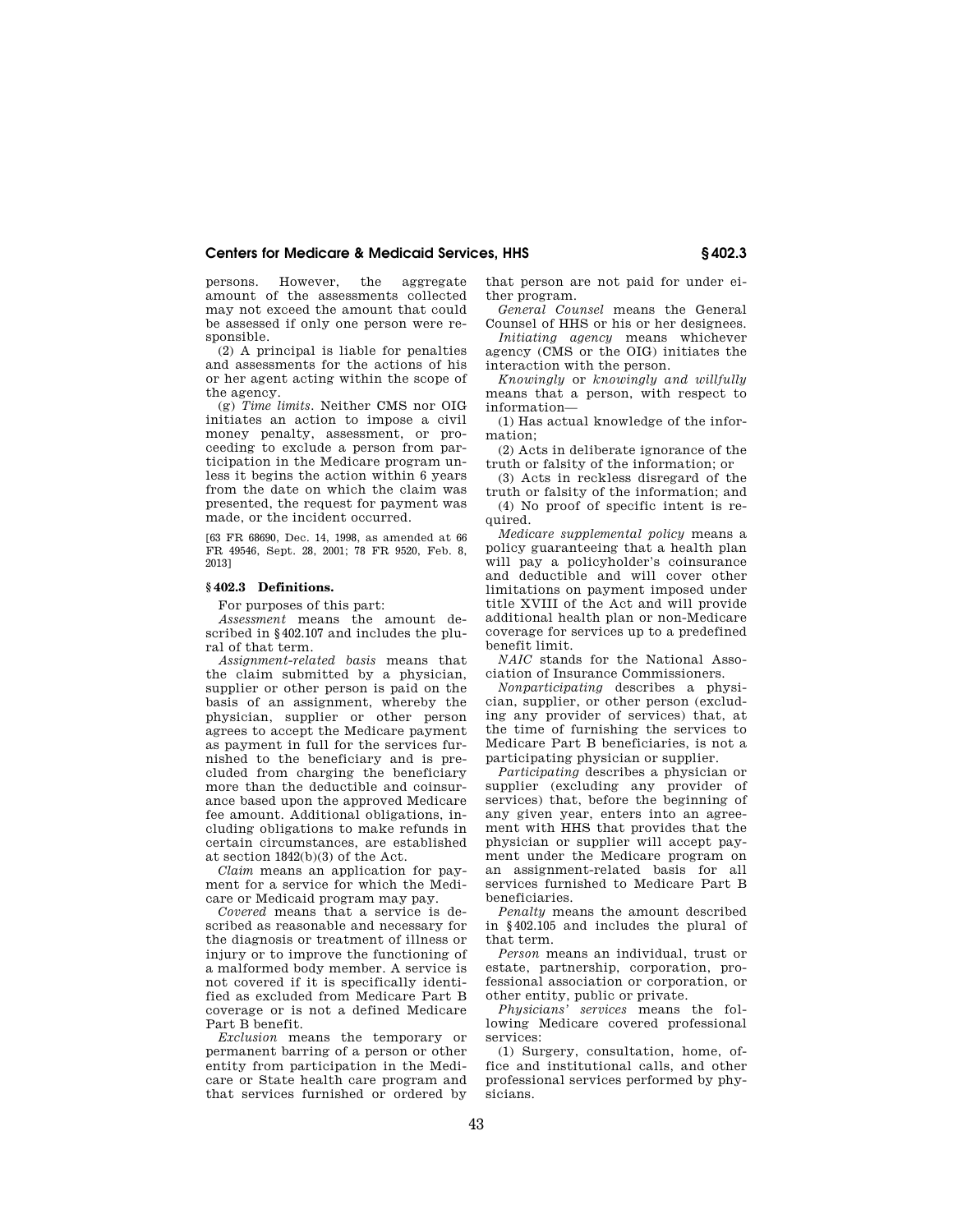**§ 402.5 42 CFR Ch. IV (10–1–19 Edition)** 

(2) Services and supplies furnished ''incident to'' a physician's professional services.

(3) Outpatient physical and occupational therapy services.

(4) Diagnostic x-ray tests and other diagnostic tests (excluding clinical diagnostic laboratory tests).

(5) X-ray, radium, and radioactive isotope therapy, including materials and services of technicians.

(6) Antigens prepared by a physician.

*Radiologist service* means radiology services performed only by, or under the direction of, a physician who is certified, or eligible to be certified, by the American Board of Radiology or for whom radiology services account for at least 50 percent of the total amount of charges made under part B of title XVIII of the Act.

*Request for payment* means an application submitted by a person to any person for payment for a service.

*Respondent* means the person upon which CMS or OIG has imposed, or proposes to impose, a civil money penalty, assessment, or exclusion.

*Service* includes—

(1) Any item, device, medical supply, or service claimed to have been furnished to a patient and listed in an itemized claim for program payment; or

(2) In the case of a claim based on costs, any entry or omission in a cost report, books of account or other documents supporting the claim.

*State* includes the District of Columbia, Puerto Rico, the Virgin Islands, Guam, American Samoa, the Northern Mariana Islands, and the Trust Territory of the Pacific Islands.

*Timely basis* means that the adjustment to a bill or a refund is considered ''on a timely basis'' if the physician, supplier, or other person makes the adjustment or refund to the appropriate party no later than 30 days after the date the physician, supplier, or other person is notified by the Medicare Part B contractor of the violation and the requirement to refund any excess collections.

[63 FR 68690, Dec. 14, 1998, as amended at 72 FR 39752, July 20, 2007]

## **§ 402.5 Right to a hearing before the final determination.**

CMS or OIG does not make a determination adverse to any person under this part until the person has been given a written notice and opportunity for the determination to be made on the record after a hearing at which the person is entitled to be represented by counsel, to present witnesses, and to cross-examine witnesses against the person.

### **§ 402.7 Notice of proposed determination.**

(a) If CMS or OIG proposes a penalty and, as applicable, an assessment, or proposes to exclude a respondent from participation in Medicare in accordance with this part, it sends the respondent written notice of its intent by certified mail, return receipt requested. The notice includes the following information:

(1) Reference to the statutory basis or bases for the penalty, assessment, exclusion, or any combination, as applicable.

(2)(i) A description of the claims, requests for payment, or incidents with respect to which the penalty, assessment, and exclusion are proposed; or

(ii) If CMS or OIG is relying upon statistical sampling to project the number and types of claims or requests for payment and the dollar amount, a description of the claims and requests for payment comprising the sample and a brief description of the statistical sampling technique CMS or OIG used.

(3) The reason why the claims, requests for payment, or incidents are subject to a penalty and assessment.

(4) The amount of the proposed penalty and of any proposed assessment.

(5) Any mitigating or aggravating circumstances that CMS or OIG considered when it determined the amount of the proposed penalty and any applicable assessment.

(6) Information concerning response to the notice, including—

(i) A specific statement of the respondent's right to a hearing; and

(ii) A statement that failure to request a hearing within 60 days renders the proposed determination final and permits the imposition of the proposed penalty and any assessment.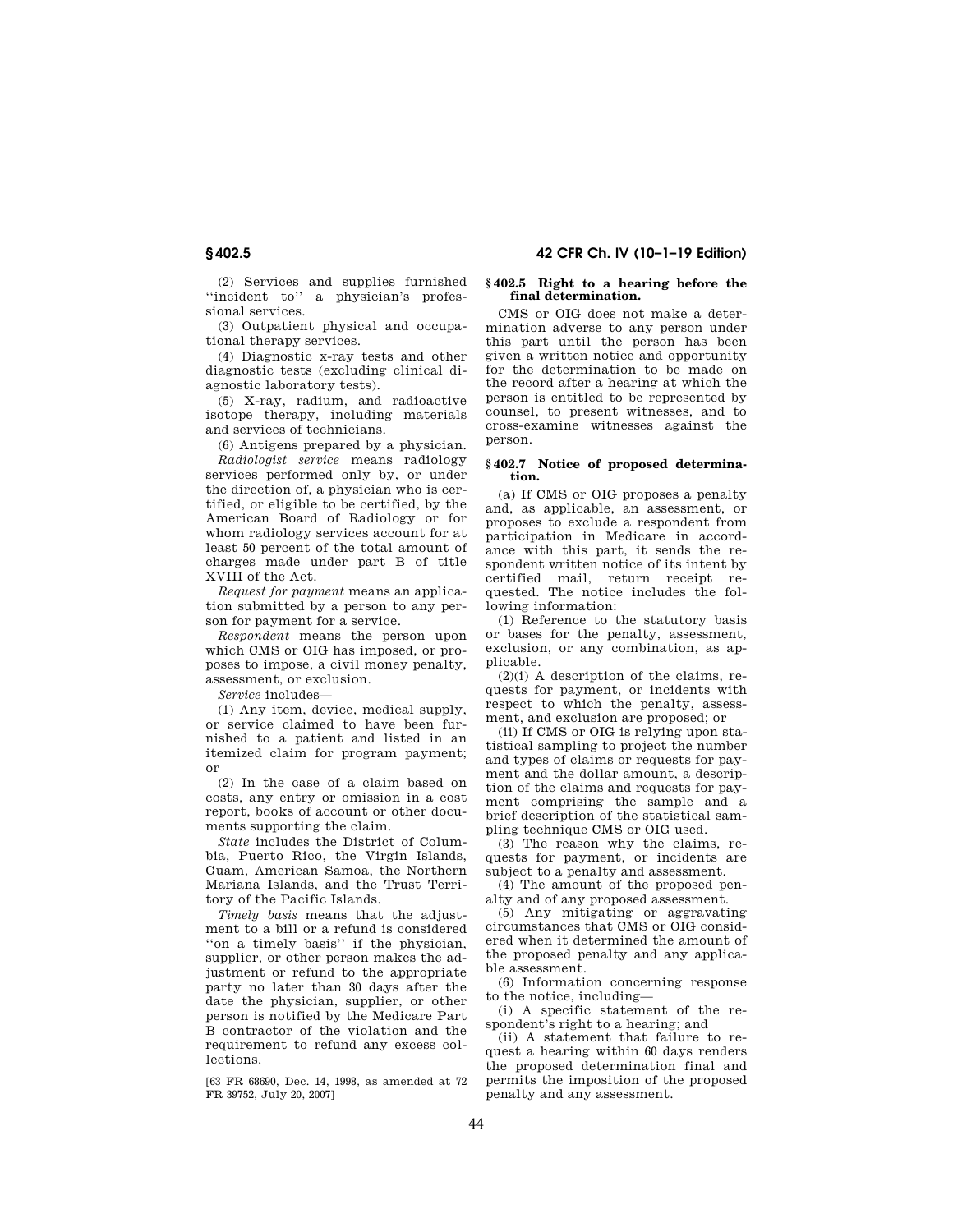(iii) A statement that the debt may be collected through an administrative offset.

(7) In the case of a respondent that has an agreement under section 1866 of the Act, notice that imposition of an exclusion may result in termination of the provider's agreement in accordance with section  $1866(b)(2)(C)$  of the Act.

### **§ 402.9 Failure to request a hearing.**

(a) If the respondent does not request a hearing within 60 days of receipt of the notice of proposed determination specified in §402.7, any civil money penalty, assessment, or exclusion becomes final and CMS or OIG may impose the proposed penalty, assessment, or exclusion, or any less severe penalty, assessment, or suspension.

(b) CMS or OIG notifies the respondent by certified mail, return receipt requested, of any penalty, assessment, or exclusion that has been imposed and of the means by which the respondent may satisfy the judgment.

(c) The respondent has no right to appeal a penalty, assessment, or exclusion for which he or she has not requested a hearing.

### **§ 402.11 Notice to other agencies and other entities.**

(a) Whenever a penalty, assessment, or exclusion becomes final, CMS or OIG notifies the following organizations and entities about the action and the reasons for it:

(1) The appropriate State or local medical or professional association.

(2) The appropriate quality improvement organization.

(3) As appropriate, the State agency responsible for the administration of each State health care program (Medicaid, the Maternal and Child Health Services Block Grant Program, and the Social Services Block Grant Program).

(4) The appropriate Medicare carrier or fiscal intermediary.

(5) The appropriate State or local licensing agency or organization (including the Medicare and Medicaid State survey agencies).

(6) The long-term care ombudsman.

(b) For exclusions, CMS or OIG also notifies the public and specifies the effective date.

## **§ 402.13 Penalty, assessment, and exclusion not exclusive.**

Penalties, assessments, and exclusions imposed under this part are in addition to any other penalties prescribed by law.

## **§ 402.15 Collateral estoppel.**

(a) When a final determination that the respondent presented or caused to be presented a claim or request for payment falling within the scope of §402.1 has been rendered in any proceeding in which the respondent was a party and had an opportunity to be heard, the respondent is bound by that determination in any proceeding under this part.

(b) A person who has been convicted (whether upon a verdict after trial or upon a plea of guilty or nolo contendere) of a Federal crime charging fraud or false statements is barred from denying the essential elements of the criminal offense if the proceedings under this part involve the same transactions.

## **§ 402.17 Settlement.**

CMS or OIG has exclusive authority to settle any issues or case, without the consent of the ALJ or the Secretary, at any time before a final decision by the Secretary. Thereafter, the General Counsel has the exclusive authority.

### **§ 402.19 Hearings and appeals.**

The hearings and appeals procedures set forth in part 1005 of chapter V of this title are available to any person that receives an adverse determination under this part. For an appeal of a civil money penalty, assessment, or exclusion imposed under this part, either CMS or OIG may represent the government in the hearing and appeals process.

## **§ 402.21 Judicial review.**

After exhausting all available administrative remedies, a respondent may seek judicial review of a penalty, assessment, or exclusion that has become final. The respondent may seek review only with respect to a penalty, assessment, or exclusion with respect to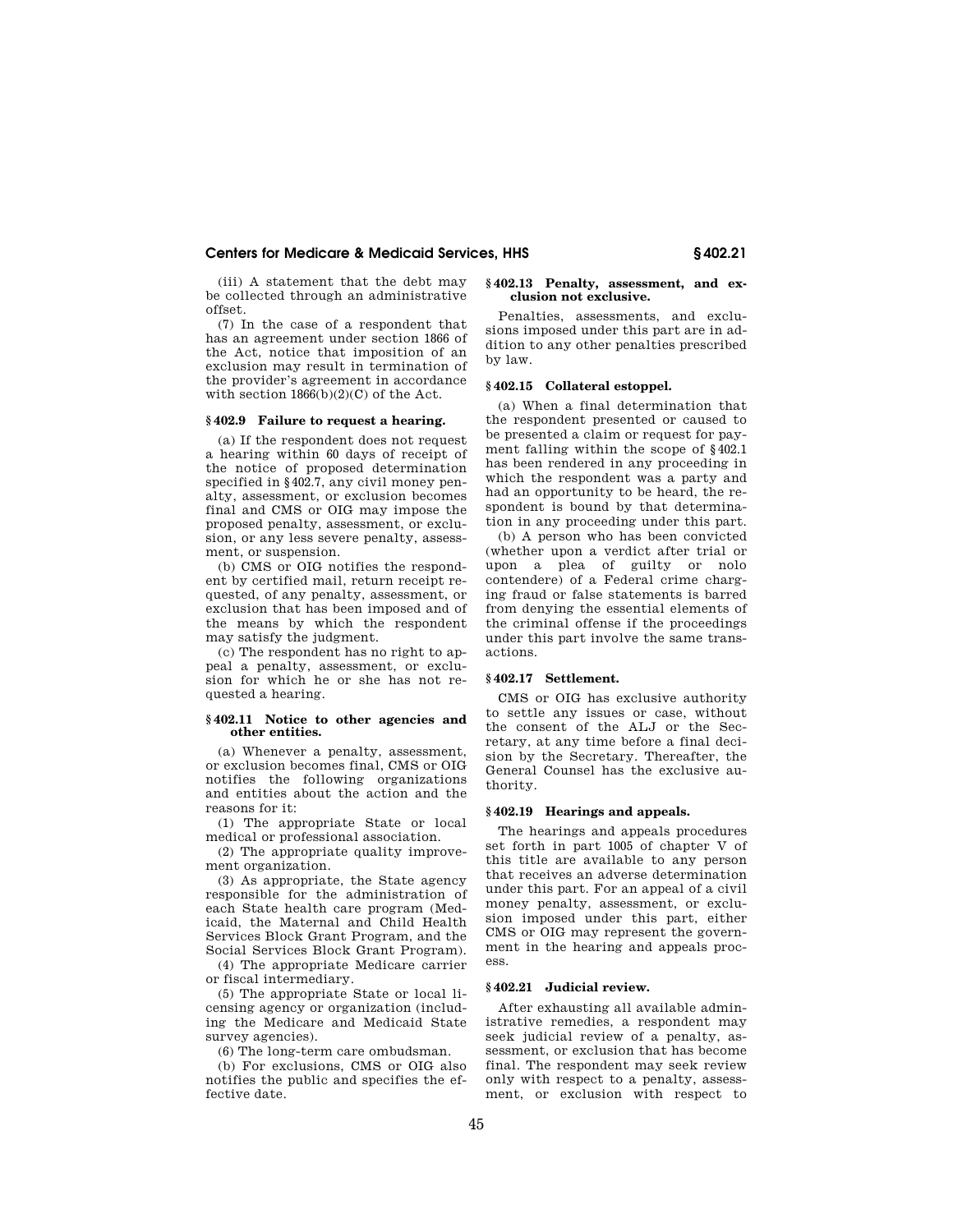which the respondent filed an exception under §1005.21(c) of this title unless the court excuses the failure or neglect to urge the exception in accordance with section 1128A(e) of the Act because of extraordinary circumstances.

# **Subpart B—Civil Money Penalties and Assessments**

## **§ 402.105 Amount of penalty.**

(a) *\$2,000.* Except as provided in paragraphs (b) through (h) of this section, CMS or OIG may impose a penalty of not more than \$2,000 as adjusted annually under 45 CFR part 102 for each service, bill, or refusal to issue a timely refund that is subject to a determination under this part and for each incident involving the knowing, willful, and repeated failure of an entity furnishing a service to submit a properly completed claim form or to include on the claim form accurate information regarding the availability of other health insurance benefit plans  $(\S 402.1(c)(21)).$ 

(b) *\$1,000.* CMS or OIG may impose a penalty of not more than \$1,000 as adjusted annually under 45 CFR part 102 for the following:

(1) Per certificate of medical necessity knowingly and willfully distributed to physicians on or after December 31, 1994 that—

(i) Contains information concerning the medical condition of the patient; or

(ii) Fails to include cost information.

(2) Per individual about whom information is requested, for willful or repeated failure of an employer to respond to an intermediary or carrier about coverage of an employee or spouse under the employer's group health plan (§402.1(c)(20)).

(c) *\$5,000.* CMS or OIG may impose a penalty of not more than \$5,000 as adjusted annually under 45 CFR part 102 for each violation resulting from the following:

(1) The failure of a Medicare supplemental policy issuer, on a replacement policy, to waive any time periods applicable to pre-existing conditions, waiting periods, elimination periods, or probationary periods that were satisfied under a preceding policy  $(8402.1(c)(29))$ ; and

**§ 402.105 42 CFR Ch. IV (10–1–19 Edition)** 

(2) Any issuer of any Medicare supplemental policy denying a policy, conditioning the issuance or effectiveness of the policy, or discriminating in the pricing of the policy based on health status or other criteria as specified in section  $1882(s)(2)(A)$ . (§ 402.1(c)(29)).

(d) *\$10,000.* (1) CMS or OIG may impose a penalty of not more than \$10,000 as adjusted annually under 45 CFR part 102 for each day that reporting entity<br>
ownership sarrangements is late arrangements  $(§402.1(c)(22))$ .

(2) CMS or OIG may impose a penalty of not more than \$10,000 as adjusted annually under 45 CFR part 102 for the following violations that occur on or after January 1, 1997:

(i) Knowingly and willfully, and on a repeated basis, billing for a clinical diagnostic laboratory test, other than on assignment-related  $(\S 402.1(c)(1)).$ 

(ii) By any durable medical equipment supplier, knowingly and willfully charging for a covered service that is furnished on a rental basis after the rental payments may no longer be made (except for maintenance and servicing) as provided in section  $1834(a)(7)(A)$  (§ 402.1(c)(4)).

(iii) By any durable medical equipment supplier, knowingly and willfully, in violation of section  $1834(a)(18)(A)$ , failing to make a refund to Medicare beneficiaries for a covered service for which payment is precluded due to an unsolicited telephone contact from the supplier  $(\S 402.1(c)(5))$ .

(iv) By any nonparticipating physician or supplier, knowingly and willfully charging a Medicare beneficiary more than the limiting charge, as specified in section  $1834(b)(5)(B)$ , for radiologist services  $(\S 402.1(c)(6))$ .

(v) By any nonparticipating physician or supplier, knowingly and willfully charging a Medicare beneficiary more than the limiting charge, as specified in section  $1834(c)(3)$ , for mammography screening  $(\S 402.1(c)(7))$ .

(vi) By any supplier of prosthetic devices, orthotics, and prosthetics, knowingly and willfully charging for a covered prosthetic device, orthotic, or prosthetic that is furnished on a rental basis after the rental payment may no longer be made (except for maintenance and servicing)  $(\S 401.2(c)(8))$ .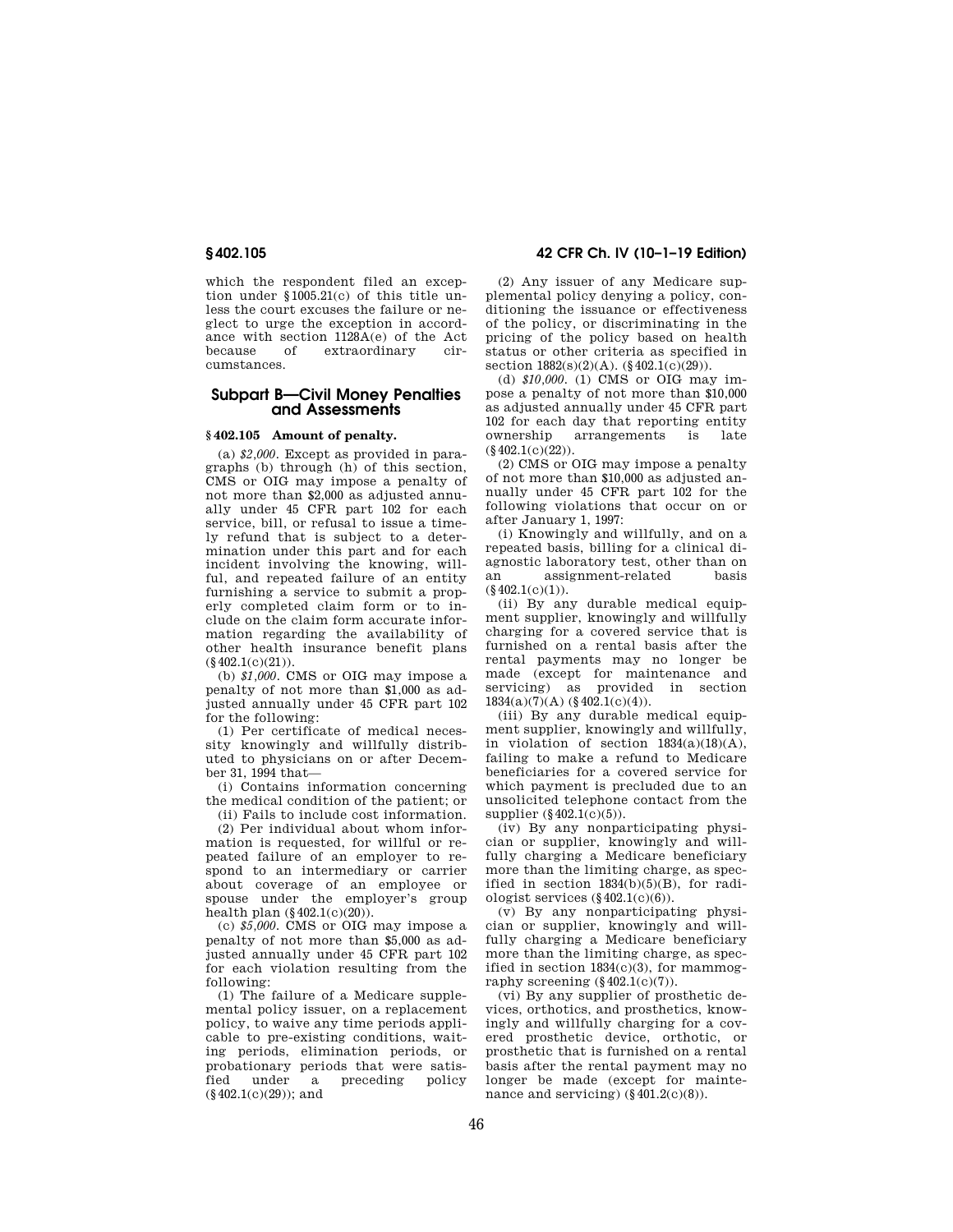(vii) By any supplier of durable medical equipment, including a supplier of prosthetic devices, prosthetics, orthotics, or supplies, knowingly and willfully failing to make refunds in a timely manner to Medicare beneficiaries for services billed other than on an assigned-related basis if—

(A) The supplier does not possess a Medicare supplier number;

(B) The service is denied in advance; or

(C) The service is determined not to be medically necessary or reasonable  $(8402.1(c)(10))$ .

(viii) Knowingly and willfully billing or collecting for any services on other than an assignment-related basis for practitioners specified in section  $1842(b)(18)(B)$  (§402.1(c)(11)).

(ix) By any physician, knowingly and willfully presenting, or causing to be presented, a claim or bill for an assistant at cataract surgery performed on or after March 1, 1987 for which payment may not be made because of section  $1862(a)(15)$  (§ 402.1(c)(12)).

(x) By any nonparticipating physician who does not accept payment on an assignment-related basis, knowingly and willfully failing to refund on a timely basis any amounts collected for services that are not reasonable or medically necessary or are of poor quality, in accordance with section 1842(l)(1)(A) (§402.1(c)(13)).

(xi) By any nonparticipating physician, who does not accept payment for an elective surgical procedure on an assignment-related basis and whose charge is at least \$500, knowingly and willfully failing to-

(A) Disclose the information required<br>by section  $1842(m)(1)$  concerning section  $1842(m)(1)$  concerning charges and coinsurance amounts; and

(B) Refund on a timely basis any amount collected for the procedure in excess of the charges recognized and approved by the Medicare program  $(\$402.1(c)(14)).$ 

(xii) By any physician, in repeated cases, knowingly and willfully billing one or more beneficiaries, for purchased diagnostic tests, any amount other than the payment amount specified in section  $1842(n)(1)(A)$  or section  $1842(n)(1)(B)$  (§ 402.1(c)(15)).

(xiii) By any nonparticipating physician, supplier, or other person that furnishes physicians' services and does not accept payment on an assignmentrelated basis—

(A) Knowingly and willfully billing or collecting in excess of the limiting charge (as defined in section  $1843(g)(2)$ ) on a repeated basis; or

(B) Failing to make an adjustment or refund on a timely basis as required by<br>section  $1848(\mathcal{P})(1)(A)(iii)$  or (iv)  $1848(g)(1)(A)(iii)$  or  $(\S 402.1(c)(17)).$ 

(xiv) Knowingly and willfully billing for State plan approved physicians' services on other than an assignmentrelated basis for a Medicare beneficiary who is also eligible for Medicaid  $(\S 402.1(c)(18))$ .

(xv) By any supplier of durable medical equipment, including a supplier of prosthetic devices, prosthetics, orthotics, or supplies, knowingly and willfully failing to make refunds in a timely manner to Medicare beneficiaries for services billed on an assignment-related basis if-

(A) The supplier did not possess a Medicare supplier number;

(B) The service is denied in advance; or

(C) The service is determined not to be medically necessary or reasonable  $(8402.1(c)(23))$ .

(3) CMS or OIG may impose a penalty of not more than \$10,000 as adjusted annually under 45 CFR part 102 for each violation, if a person or entity knowingly and willfully bills or collects for outpatient therapy or comprehensive rehabilitation services other than on an assignment-related basis.

(4) CMS or OIG may impose a penalty of not more than \$10,000 as adjusted annually under 45 CFR part 102 for each violation, if a person or entity knowingly and willfully bills or collects for outpatient ambulance services other than on an assignment-related basis.

(5) CMS or OIG may impose a penalty of not more than \$10,000 as adjusted annually under 45 CFR part 102 for each failure of an applicable manufacturer or an applicable group purchasing organization to report timely, accurately, or completely a payment or other transfer of value or an ownership or investment interest  $(\S 402.1(c)(34))$ . The total penalty imposed with respect to failures to report in an annual submission of information will not exceed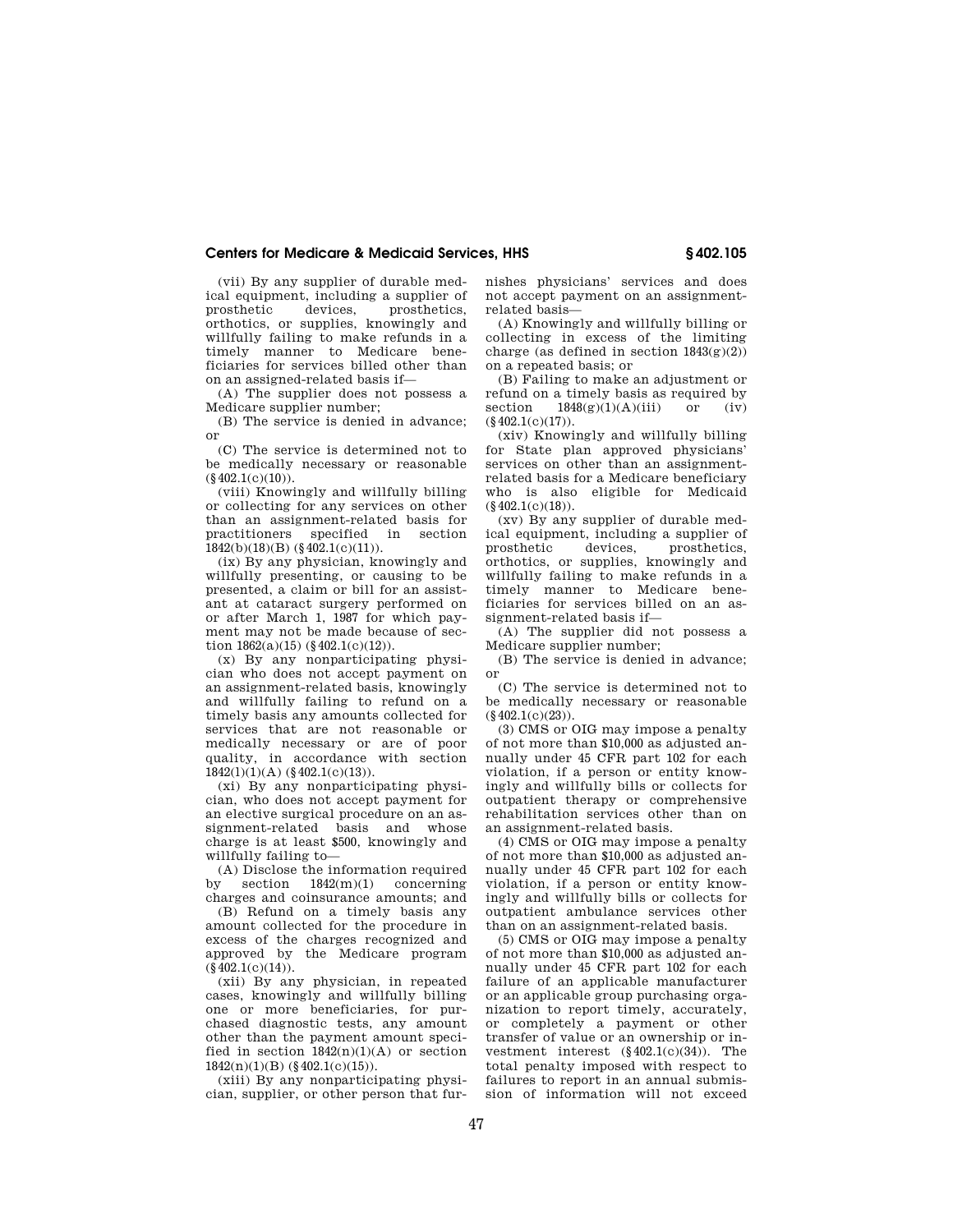**§ 402.107 42 CFR Ch. IV (10–1–19 Edition)** 

\$150,000 as annually adjusted under 45 CFR part 102.

(e) *\$15,000.* CMS or OIG may impose a penalty of not more than \$15,000 as adjusted annually under 45 CFR part 102 for if the seller of a Medicare supplemental policy is not the issuer, for each violation described in paragraphs  $(f)(2)$  and  $(f)(3)$  of this section  $(\S 402.1)$  $(c)(25)$  and  $(c)(26)$ .

(f) *\$25,000.* CMS or OIG may impose a penalty of not more than \$25,000 as adjusted annually under 45 CFR part 102 for each of the following violations:

(1) Issuance of a Medicare supplemental policy that has not been approved by an approved State regulatory program or does not meet Federal standards on and after the effective date in section  $1882(p)(1)(C)$  of the Act  $(\S 402.1(c)(23))$ .

(2) Sale or issuance after July 30, 1992, of a Medicare supplemental policy that fails to conform with the NAIC or Federal standards established under section  $1882(p)$  of the Act  $(\S 402.1(c)(25))$ .

(3) Failure to make the core group of basic benefits available for sale when selling other Medicare supplemental plans with additional benefits  $(§402.1(c)(26)).$ 

(4) Failure to provide, before sale of a Medicare supplemental policy, an outline of coverage describing the benefits provided by the policy  $(\S 402.1(c)(26))$ .

(5) Failure of an issuer of a policy to suspend or reinstate a policy, based on the policy holder's request, during entitlement to or upon loss of eligibility for medical assistance  $(8402.1(c)(27))$ .

(6) Failure to provide refunds or credits for Medicare supplemental policies as required by section  $1882(r)(1)(B)$  $(\S 402.1(c)(28)).$ 

(7) By an issuer of a Medicare supplemental policy—

(i) Substantial failure to provide medically necessary services to enrollees seeking the services through the issuer's network of entities;

(ii) Imposition of premiums on enrollees in excess of the premiums approved by the State;

(iii) Action to expel an enrollee for reasons other than nonpayment of premiums; or

(iv) Failure to provide each enrollee, at the time of enrollment, with the specific information provided in section  $1882(t)(1)(E)(i)$  or failure to obtain a written acknowledgment from the enrollee of receipt of the information (as required by section  $1882(t)(1)(E)(ii)$ )  $(\text{section }1882(t)(2)).$ 

(g) *\$100.* CMS or OIG may impose a penalty of not more than \$100 as adjusted annually under 45 CFR part 102 for each violation if the person or entity does not furnish an itemized statement to a Medicare beneficiary within 30 days of the beneficiary's request.

(h) *\$100,000.* CMS or OIG may impose a penalty of not more than \$10,000 as adjusted annually under 45 CFR part 102 for each knowing failure of an applicable manufacturer or an applicable group purchasing organization to report timely, accurately or completely a payment or other transfer of value or an ownership or investment interest  $(\S 402.1(c)(34))$ . The total penalty imposed with respect to knowing failures to report in an annual submission of information will not exceed \$1,000,000 as annually adjusted under 45 CFR part 102.

[63 FR 68690, Dec. 14, 1998, as amended at 66 FR 49546, Sept. 28, 2001; 72 FR 39752, July 20, 2007; 72 FR 46175, Aug. 17, 2007; 78 FR 9520, Feb. 8, 2013; 81 FR 61561, Sept. 6, 2016]

### **§ 402.107 Amount of assessment.**

A person subject to civil money penalties specified in §402.1(c) may be subject, in addition, to an assessment. An assessment is a monetary payment in lieu of damages sustained by HHS or a State agency.

(a) The assessment may not be more than twice the amount claimed for each service that was a basis for the civil money penalty, except for the violations specified in paragraph (b) of this section that occur before January 1, 1997.

(b) For the violations specified in this paragraph occurring after January 1, 1997, the assessment may not be more than three times the amount claimed for each service that was the basis for a civil money penalty. The violations are the following:

(1) Knowingly and willfully billing, and on a repeated basis, for a clinical diagnostic laboratory test, other than on an assignment-related basis  $(8402.1(c)(1)).$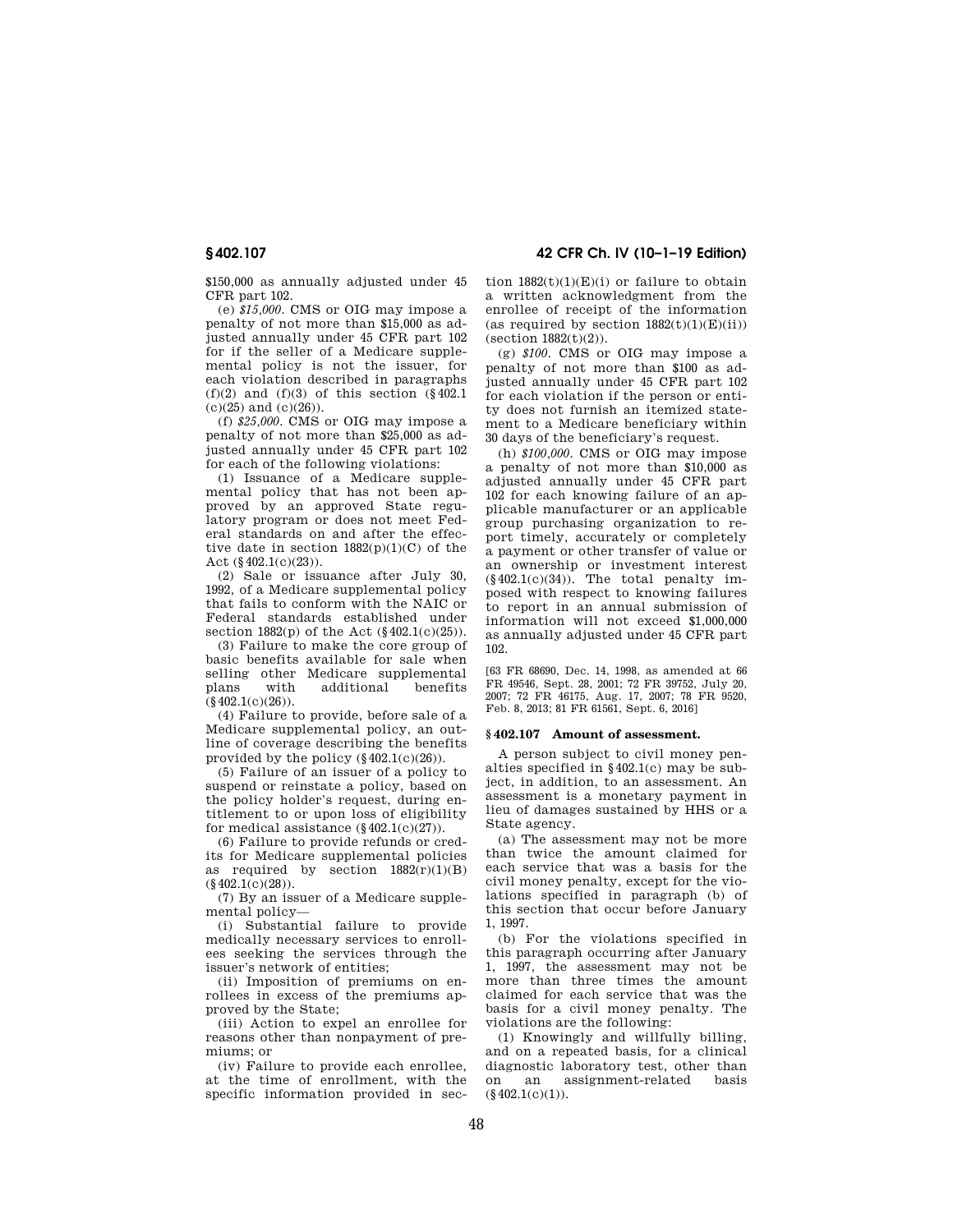(2) By any durable medical equipment supplier, knowingly and willfully charging for a covered service that is furnished on a rental basis after the rental payments may no longer be made (except for maintenance and servicing) as provided in section  $1834(a)(7)(A)$  (§ 402.1(c)(4)).

(3) By any durable medical equipment supplier, knowingly and willfully failing, in violation of section  $1834(a)(18)(A)$ , to make a refund to Medicare beneficiaries for a covered service for which payment is precluded due to an unsolicited telephone contact from the supplier  $(\S 402.1(c)(5))$ .

(4) By any nonparticipating physician or supplier, knowingly and willfully charging a Medicare beneficiary more than the limiting charge, as specified in section  $1834(b)(5)(B)$ , for radiologist services  $(\S 402.1(c)(6))$ .

(5) By any nonparticipating physician or supplier, knowingly and willfully charging a Medicare beneficiary more than the limiting charge as specified in section  $1834(c)(3)$ , for mammography screening  $(\S 402.1(c)(7))$ .

(6) By any supplier of prosthetic devices, orthotics, and prosthetics, knowingly and willfully charging for a covered prosthetic device, orthotic, or prosthetic that is furnished on a rental basis after the rental payment may no longer be made (except for maintenance and servicing)  $(\S 401.2(c)(8))$ .

(7) By any supplier of durable medical equipment, including a supplier of prosthetics, orthotics, or supplies, knowingly and willfully failing to make refunds in a timely manner to Medicare beneficiaries for services billed other than on an assignment-related basis if—

(i) The supplier does not possess a Medicare supplier number;

(ii) The service is denied in advance; or

(iii) The service is determined not to be medically necessary or reasonable  $(\S 402.1(c)(10)).$ 

(8) Knowingly and willfully billing or collecting for any services on other than an assignment-related basis for a person or entity specified in sections  $1834(k)(6)$ ,  $1834(1)(6)$ , or  $1842(b)(18)(B)$  $(\S 402.1(c)(11), (c)(31),$  or  $(c)(32)).$ 

(9) By any physician, knowingly and willfully presenting, or causing to be

presented, a claim or bill for an assistant at cataract surgery performed on or after March 1, 1987 for which payment may not be made because of section  $1862(a)(15)$  (§ 402.1(c)(12)).

(10) By any nonparticipating physician who does not accept payment on an assignment-related basis, knowingly and willfully failing to refund on a timely basis any amounts collected for services that are not reasonable or medically necessary or are of poor quality, in accordance with section 1842(l)(1)(A) (§402.1(c)(13)).

(11) By any nonparticipating physician, who does not accept payment for an elective surgical procedure on an assignment-related basis and whose charge is at least \$500, knowingly and willfully failing to-

(i) Disclose the information required<br>by section  $1842(m)(1)$  concerning section  $1842(m)(1)$  concerning charges and coinsurance amounts; and

(ii) Refund on a timely basis any amount collected for the procedure in excess of the charges recognized and approved by the Medicare program  $(8402.1(c)(14))$ .

(12) By any physician, in repeated cases, knowingly and willfully billing one or more beneficiaries, for purchased diagnostic tests, any amount other than the payment amount specified in section  $1842(n)(1)(A)$  or section  $1842(n)(1)(B)$  (§ 402.1(c)(15)).

(13) By any nonparticipating physician, supplier, or other person that furnishes physicians' services and does not accept payment on an assignmentrelated basis—

(i) Knowingly and willfully billing or collecting in excess of the limiting charge (as defined in section  $1843(g)(2)$ ) on a repeated basis; or

(ii) Failing to make an adjustment or refund on a timely basis as required by section  $1848(g)(1)(A)$  (iii) or (iv)  $(\S 402.1(c)(17)).$ 

(14) Knowingly and willfully billing for State plan approved physicians' services on other than an assignmentrelated basis for a Medicare beneficiary who is also eligible for Medicaid  $(\$402.1(c)(18)).$ 

(15) By any supplier of durable medical equipment, including suppliers of prosthetic devices, prosthetics, orthotics, or supplies, knowingly and willfully failing to make refunds in a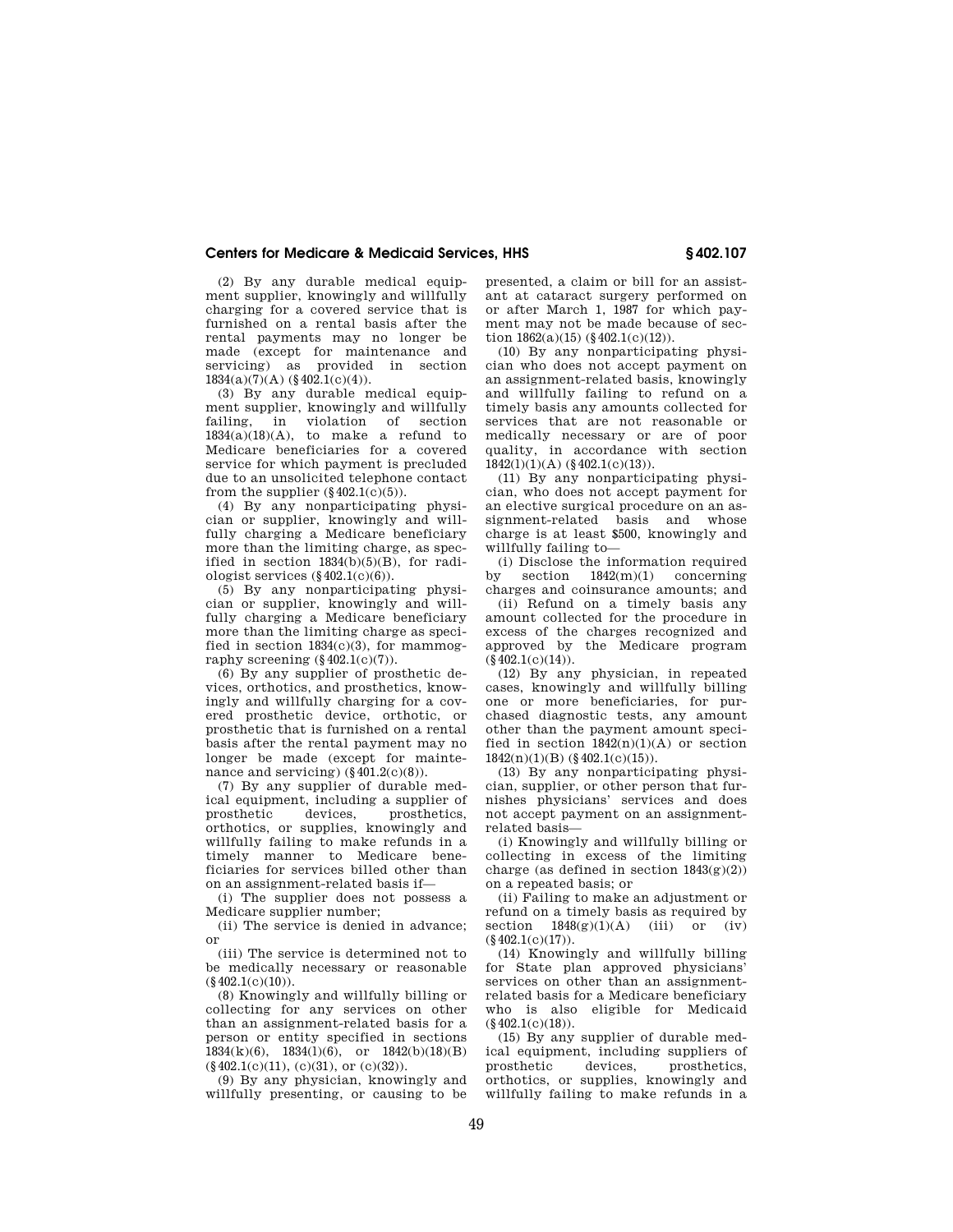timely manner to Medicare beneficiaries for services billed on an assignment-related basis if—

(i) The supplier did not possess a Medicare supplier number;

(ii) The service is denied in advance; or

(iii) The service is determined not to be medically necessary or reasonable  $(\S 402.1(c)(23))$ .

[63 FR 68690, Dec. 14, 1998, as amended at 66 FR 49546, Sept. 28, 2001]

## **§ 402.109 Statistical sampling.**

(a) *Purpose.* CMS or OIG may introduce the results of a statistical sampling study to show the number and amount of claims subject to sanction under this part that the respondent presented or caused to be presented.

(b) *Prima facie evidence.* The results of the statistical sampling study, if based upon an appropriate sampling and computed by valid statistical methods, constitute prima facie evidence of the number and amount of claims or requests for payment subject to sanction under §402.1.

(c) *Burden of proof.* Once CMS or OIG has made a prima facie case, the burden is on the respondent to produce evidence reasonably calculated to rebut the findings of the statistical sampling study. CMS or OIG then has the opportunity to rebut this evidence.

### **§ 402.111 Factors considered in determinations regarding the amount of penalties and assessments.**

(a) *Basic factors.* In determining the amount of any penalty or assessment, CMS or OIG takes into account the following:

(1) The nature of the claim, request for payment, or information given and the circumstances under which it was presented or given.

(2) The degree of culpability, history of prior offenses, and financial condition of the person submitting the claim or request for payment or giving the information.

(3) The resources available to the person submitting the claim or request for payment or giving the information.

(4) Such other matters as justice may require.

(b) *Criteria to be considered.* As guidelines for taking into account the fac-

**§ 402.109 42 CFR Ch. IV (10–1–19 Edition)** 

tors listed in paragraph (a) of this section, CMS or OIG considers the following circumstances:

(1) *Aggravating circumstances of the incident.* An aggravating circumstance is any of the following:

(i) The services or incidents were of several types, occurring over a lengthy period of time.

(ii) There were many of these services or incidents or the nature and circumstances indicate a pattern of claims or requests for payment for these services or a pattern of incidents.

(iii) The amount claimed or requested for these services was substantial.

(iv) Before the incident or presentation of any claim or request for payment subject to imposition of a civil money penalty, the respondent was held liable for criminal, civil, or administrative sanctions in connection with a program covered by this part or any other public or private program of payment for medical services.

(v) There is proof that a respondent engaged in wrongful conduct, other than the specific conduct upon which liability is based, relating to government programs or in connection with the delivery of a health care service. (The statute of limitations governing civil money penalty proceedings does not apply to proof of other wrongful conduct as an aggravating circumstance.)

(2) *Mitigating circumstances.* The following circumstances are mitigating circumstances:

(i) All the services or incidents subject to a civil money penalty were few in number and of the same type, occurred within a short period of time, and the total amount claimed or requested for the services was less than \$1,000.

(ii) The claim or request for payment for the service was the result of an unintentional and unrecognized error in the process of presenting claims or requesting payment and the respondent took corrective steps promptly after discovering the error.

(iii) Imposition of the penalty or assessment without reduction would jeopardize the ability of the respondent to continue as a health care provider.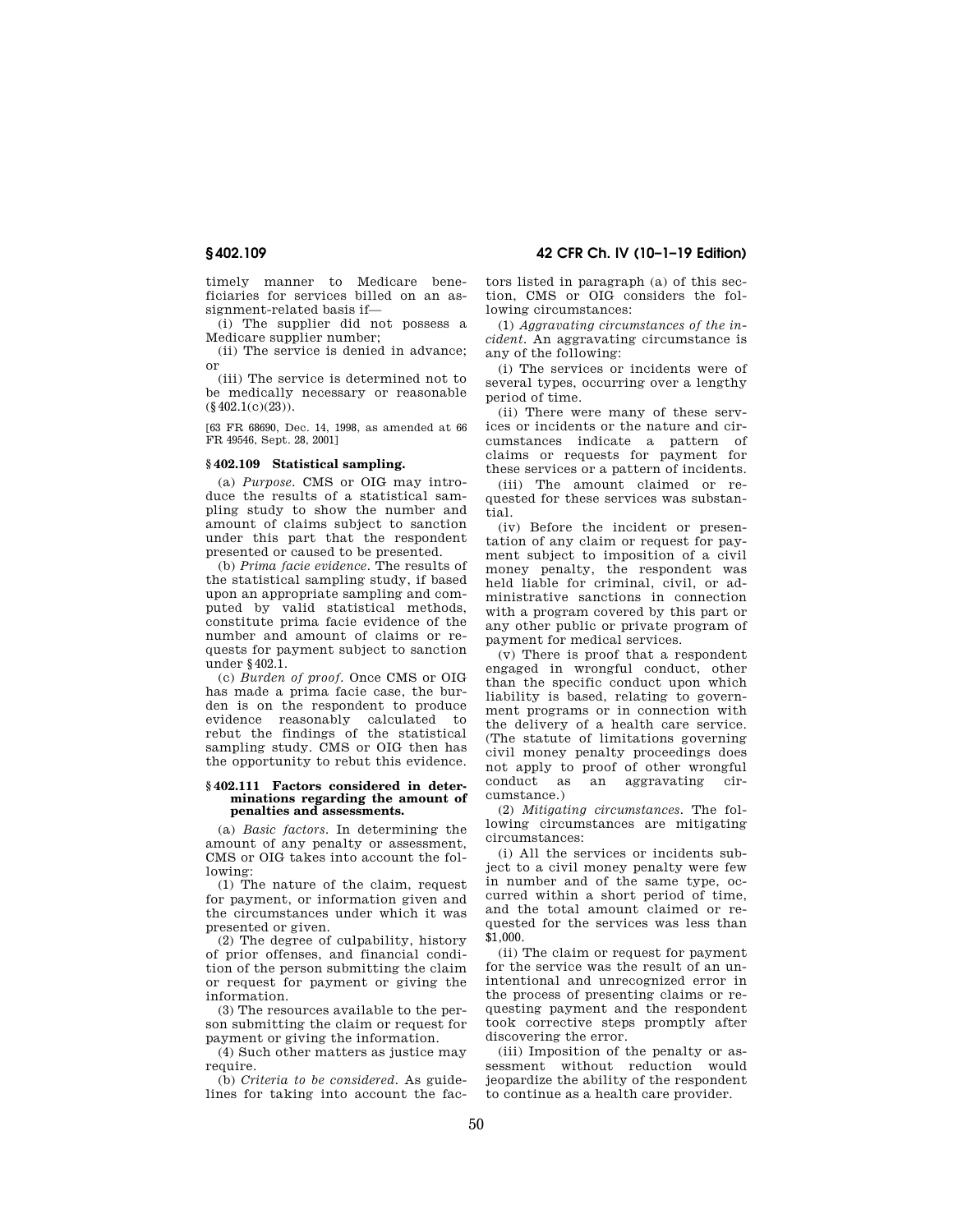(3) *Other matters as justice may require.*  Other circumstances of an aggravating or mitigating nature are taken into account if, in the interests of justice, they require either a reduction of the penalty or assessment or an increase in order to ensure the achievement of the purposes of this part.

(c) *Effect of aggravating or mitigating circumstances.* In determining the amount of the penalty and assessment to be imposed for every service or incident subject to a determination under  $§$ 402.1(c)-

(1) If there are substantial or several mitigating circumstances, the aggregate amount of the penalty and assessment is set at an amount sufficiently below the maximum permitted by §§402.105(a) and 402.107 to reflect that fact.

(2) If there are substantial or several aggravating circumstances, the aggregate amount of the penalty and assessment is set at an amount at or sufficiently close to the maximum permitted by §§402.105(a) and 402.107 to reflect that fact.

 $(d)(1)$  The standards set forth in this section are binding, except to the extent that their application would result in imposition of an amount that would exceed limits imposed by the United States Constitution.

(2) The amount imposed is not less than the approximate amount required to fully compensate the United States, or any State, for its damages and costs, tangible and intangible, including but not limited to the costs attributable to the investigation, prosecution, and administrative review of the case.

(3) Nothing in this section limits the authority of CMS or OIG to settle any issue or case as provided by §402.19 or to compromise any penalty and assessment as provided by §402.115.

### **§ 402.113 When a penalty and assessment are collectible.**

A civil money penalty and assessment become collectible after the earliest of the following:

(a) Sixty days after the respondent receives CMS's or OIG's notice of proposed determination under §402.7, if the respondent has not requested a hearing before an ALJ

(b) Immediately after the respondent abandons or waives his or her appeal right at any administrative level.

(c) Thirty days after the respondent receives the ALJ's decision imposing a civil money penalty or assessment under §1005.20(d) of this title, if the respondent has not requested a review before the DAB.

(d) If the DAB grants an extension of the period for requesting the DAB's review, the day after the extension expires if the respondent has not requested the review.

(e) Immediately after the ALJ's decision denying a request for a stay of the effective date under §1005.22(b) of this title.

(f) If the ALJ grants a stay under §1005.22(b) of this title, immediately after the judicial ruling is completed.

(g) Sixty days after the respondent receives the DAB's decision imposing a civil money penalty if the respondent has not requested a stay of the decision under §1005.22(b) of this title.

## **§ 402.115 Collection of penalty or assessment.**

(a) Once a determination by HHS has become final, CMS is responsible for the collection of any penalty or assessment.

(b) The General Counsel may compromise a penalty or assessment imposed under this part, after consultation with CMS or OIG, and the Federal government may recover the penalty or assessment in a civil action brought in the United States district court for the district where the claim was presented or where the respondent resides.

(c) The United States or a State agency may deduct the amount of a penalty and assessment when finally determined, or the amount agreed upon in compromise, from any sum then or later owing to the respondent.

(d) Matters that were raised or that could have been raised in a hearing before an ALJ or in an appeal under section 1128A(e) of the Act may not be raised as a defense in a civil action by the United States to collect a penalty under this part.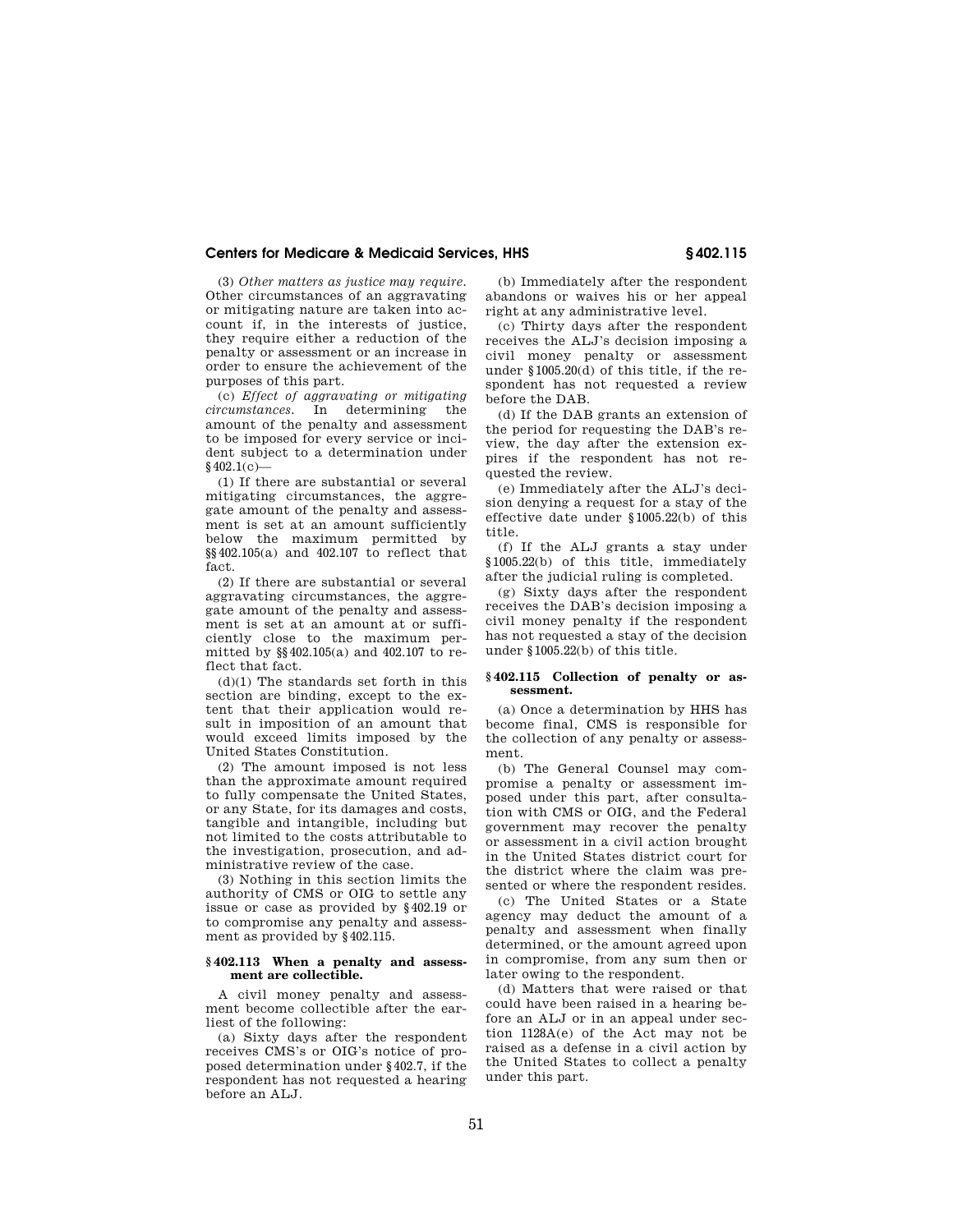# **Subpart C—Exclusions**

SOURCE: 72 FR 39752, July 20, 2007, unless otherwise noted.

## **§ 402.200 Basis and purpose.**

(a) *Basis.* This subpart is based on the sections of the Act that are specified in  $$402.1(e).$ 

(b) *Purpose.* This subpart—

(1) Provides for the imposition of an exclusion from the Medicare and Medicaid programs (and, where applicable, other Federal health care programs) against persons that violate the provisions of the Act provided in §402.1(e) (and further described in  $$402.1(c)$ ); and

(2) Sets forth the appeal rights of persons subject to exclusion and the procedures for reinstatement following exclusion.

## **§ 402.205 Length of exclusion.**

The length of exclusion from participation in Medicare, Medicaid, and, where applicable, other Federal health care programs, is contingent upon the specific violation of the Medicare statute. A full description of the specific violations identified in the sections of the Act are cross-referenced in the regulatory sections listed in the table in paragraph (a) of this section.

(a) In no event will the period of exclusion exceed 5 years for violation of the following sections of the Act:

| Social Security Act<br>paragraph                                                                                                                                                        | Code of Federal Requ-<br>lations<br>section                                                                                                                                                                                                                                                                                                                                   |
|-----------------------------------------------------------------------------------------------------------------------------------------------------------------------------------------|-------------------------------------------------------------------------------------------------------------------------------------------------------------------------------------------------------------------------------------------------------------------------------------------------------------------------------------------------------------------------------|
| $1833(h)(5)(D)$ in repeated cases<br>$1833(q)(2)(B)$ in repeated cases<br>$1842(p)(3)(B)$ in repeated cases<br>$1848(g)(1)(B)$ in repeated cases<br>1848(g)(4)(B)(ii) in repeated cases | $§$ 402.1(c)(1)<br>$§$ 402.1(c)(3)<br>\$402.1(c)(4)<br>$§$ 402.1(c)(5)<br>\$402.1(c)(6)<br>$§$ 402.1(c)(7)<br>$§$ 402.1(c)(8)<br>$§$ 402.1(c)(10)<br>$§$ 402.1(c)(31)<br>$§$ 402.1(c)(32)<br>$§$ 402.1(c)(11)<br>$§$ 402.1(c)(12)<br>$§$ 402.1(c)(13)<br>$§$ 402.1(c)(14)<br>$§$ 402.1(c)(15)<br>$§$ 402.1(c)(16)<br>$§$ 402.1(c)(17)<br>$§$ 402.1(c)(18)<br>$§$ 402.1(c)(19) |
| 1879(h)                                                                                                                                                                                 | $§$ 402.1(c)(23)                                                                                                                                                                                                                                                                                                                                                              |

(b) For violation of the following sections, there is no maximum time limit for the period of exclusion.

## **§ 402.200 42 CFR Ch. IV (10–1–19 Edition)**

| Social Security Act<br>paragraph<br>§402.1(e)(2)(i)<br>$1834(a)(17)(c)$ for a pattern of con-<br>tacts.<br>§402.1(e)(2)(ii)<br>$1834(h)(3)$ for a pattern of contacts<br>§402.1(c)(22)<br>$§$ 402.1(c)(24)<br>$§$ 402.1(c)(25)<br>$§$ 402.1(c)(26)<br>$§$ 402.1(c)(27)<br>$§$ 402.1(c)(28)<br>$§$ 402.1(c)(29)<br>§402.1(c)(30) |                                             |
|---------------------------------------------------------------------------------------------------------------------------------------------------------------------------------------------------------------------------------------------------------------------------------------------------------------------------------|---------------------------------------------|
|                                                                                                                                                                                                                                                                                                                                 | Code of Federal Requ-<br>lations<br>section |
|                                                                                                                                                                                                                                                                                                                                 |                                             |
|                                                                                                                                                                                                                                                                                                                                 |                                             |

(c) For a person excluded under any of the grounds specified in paragraph (a) of this section, notwithstanding any other requirements in this section, reinstatement occurs—

(1) At the expiration of the period of exclusion, if the exclusion was imposed for a period of 5 years; or

(2) At the expiration of 5 years from the effective date of the exclusion, if the exclusion was imposed for a period of less than 5 years and the initiating agency did not receive the appropriate written request for reinstatement as specified in §402.300.

### **§ 402.208 Factors considered in determining whether to exclude, and the length of exclusion.**

(a) *General factors.* In determining whether to exclude a person and the length of exclusion, the initiating agency considers the following:

(1) The nature of the claims and the circumstances under which they were presented.

(2) The degree of culpability, the history of prior offenses, and the financial condition of the person presenting the claims.

(3) The total number of acts in which the violation occurred.

(4) The dollar amount at issue (Medicare Trust Fund dollars or beneficiary out-of-pocket expenses).

(5) The prior history of the person insofar as its willingness or refusal to comply with requests to correct said violations.

(6) Any other facts bearing on the nature and seriousness of the person's misconduct.

(7) Any other matters that justice may require.

(b) *Criteria to be considered.* As a guideline for taking into account the general factors listed in paragraph (a)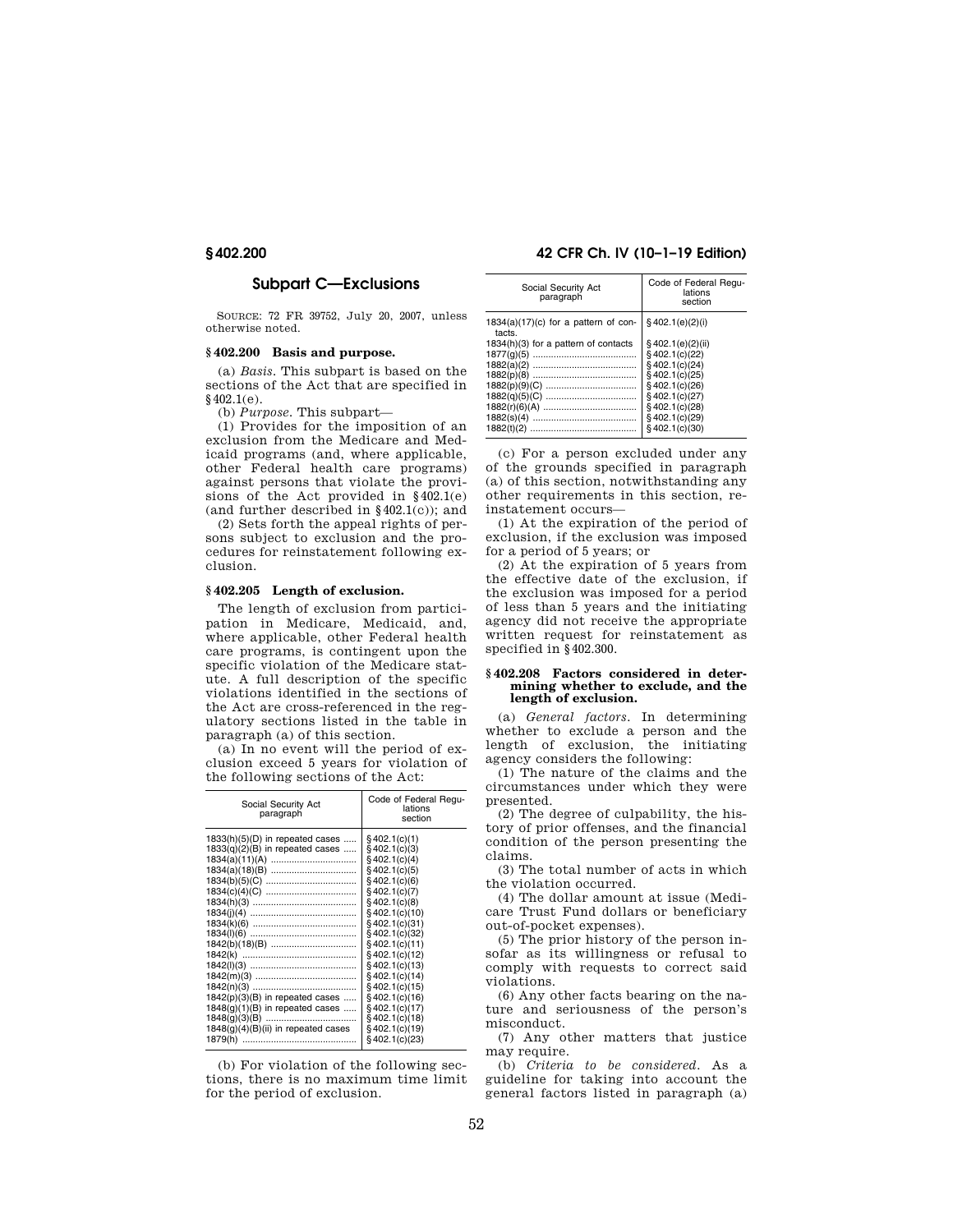of this section, the initiating agency may consider any one or more of the circumstances listed in paragraphs  $(b)(1)$  and  $(b)(2)$  of this section, as applicable. The respondent, in his or her written response to the notice of intent to exclude (that is, the proposed exclusion), may provide information concerning potential mitigating circumstances.

(1) *Aggravating circumstances.* An aggravating circumstance may be any of the following:

(i) The services or incidents were of several types and occurred over an extended period of time.

(ii) There were numerous services or incidents, or the nature and circumstances indicate a pattern of claims or requests for payment or a pattern of incidents, or whether a specific segment of the population was targeted.

(iii) Whether the person was held liable for criminal, civil, or administrative sanctions in connection with a program covered by this part or any other public or private program of payment for health care items or services at any time before the incident or whether the person presented any claim or made any request for payment that included an item or service subject to a determination under §402.1.

(iv) There is proof that the person engaged in wrongful conduct, other than the specific conduct upon which liability is based, relating to government programs and in connection with the delivery of a health care item or service. The statute of limitations governing civil money penalty proceedings at section 1128A(c)(1) of the Act does not apply to proof of other wrongful conducts as an aggravating circumstance.

(v) The wrongful conduct had an adverse impact on the financial integrity of the Medicare program or its beneficiaries.

(vi) The person was the subject of an adverse action by any other Federal, State, or local government agency or board, and the adverse action is based on the same set of circumstances that serves as a basis for the imposition of the exclusion.

(vii) The noncompliance resulted in a financial loss to the Medicare program of at least \$5,000.

(viii) The number of instances for which full, accurate, and complete disclosure was not made as required, or provided as requested, and the significance of the undisclosed information.

(2) *Mitigating circumstances.* A mitigating circumstance may be any of the following:

(i) All incidents of noncompliance were few in nature and of the same type, occurred within a short period of time, and the total amount claimed or requested for the items or services provided was less than \$1,500.

(ii) The claim(s) or request(s) for payment for the item(s) or service(s) provided by the person were the result of an unintentional and unrecognized error in the person's process for presenting claims or requesting payment, and the person took corrective steps promptly after the error was discovered.

(iii) Previous cooperation with a law enforcement or regulatory entity resulted in convictions, exclusions, investigations, reports for weaknesses, or civil money penalties against other persons.

(iv) Alternative sources of the type of health care items or services furnished by the person are not available to the Medicare population in the person's immediate area.

(v) The person took corrective action promptly upon learning of the noncompliance from the person's employee or contractor, or by the Medicare contractor.

(vi) The person had a documented mental, emotional, or physical condition before or during the commission of the noncompliant act(s) and that condition reduces the person's culpability for the acts in question.

(vii) The completeness and timeliness of refunding to the Medicare Trust Fund or Medicare beneficiaries any inappropriate payments.

(viii) The degree of culpability of the person in failing to provide timely and complete refunds.

(3) *Other matters as justice may require.*  Other circumstances of an aggravating or mitigating nature are taken into account if, in the interest of justice,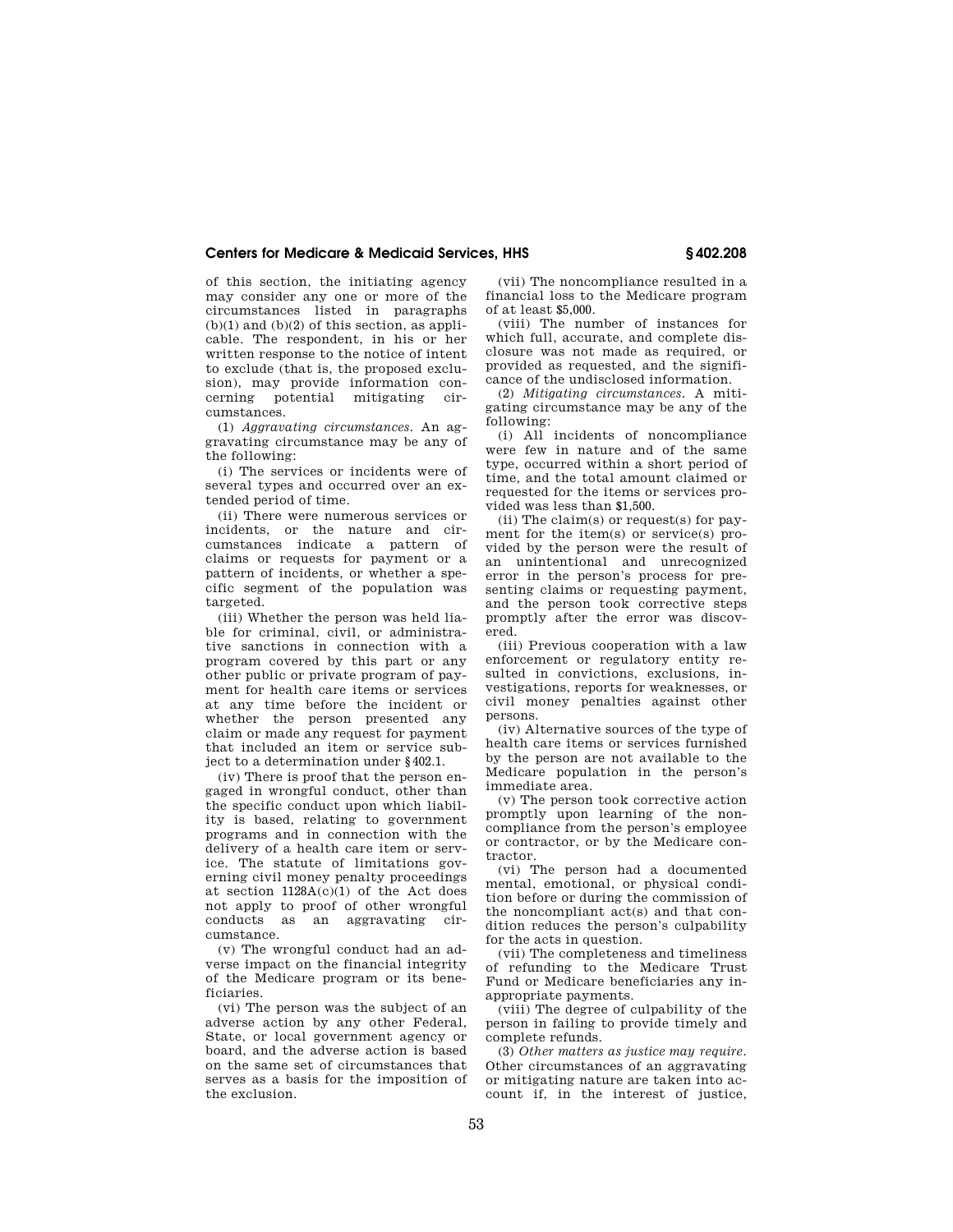those circumstances require either a reduction or increase in the sanction to ensure achievement for the purposes of this subpart.

(4) *Initiating agency authority.* Nothing in this section limits the authority of the initiating agency to settle any issue or case as provided by §402.17, or to compromise any penalty and assessment as provided by §402.115.

## **§ 402.209 Scope and effect of exclusion.**

(a) *Scope of exclusion.* Under this title, persons may be excluded from the Medicare, Medicaid, and, where applicable, any other Federal health care programs.

(b) *Effect of exclusion on a person(s).*  (1) Unless and until an excluded person is reinstated into the Medicare program, no payment is made by Medicare, Medicaid, and, where applicable, any other Federal health care programs for any item or service furnished by the excluded person or at the direction or request of the excluded person when the person furnishing the item or service knew or had reason to know of the exclusion, on or after the effective date of the exclusion as specified in the notice of exclusion.

(2) An excluded person may not take assignment of a Medicare beneficiary's claim on or after the effective date of the exclusion.

(3) An excluded person that submits, or causes to be submitted, claims for items or services furnished during the exclusion period is subject to civil money penalty liability under section  $1128A(a)(1)(D)$  of the Act, and criminal liability under section 1128B(a)(3) of the Act. In addition, submission of claims, or the causing of claims to be submitted for items or services furnished, ordered, or prescribed, by an excluded person may serve as the basis for denying reinstatement to the Medicare program.

(c) *Exceptions.* (1) If a Medicare beneficiary or other person (including a supplier) submits an otherwise payable claim for items or services furnished by an excluded person, or under the medical direction or on the request of an excluded person after the effective date of the exclusion, CMS pays the first claim submitted by the beneficiary or other person and imme-

# **§ 402.209 42 CFR Ch. IV (10–1–19 Edition)**

diately notifies the claimant of the exclusion. CMS does not pay a beneficiary or other person (including a supplier) for items or services furnished by, or under, the medical direction of an excluded person more than 15 days after the date on the notice to the beneficiary or other person (including a supplier), or after the effective date of the exclusion, whichever is later.

(2) Notwithstanding the other provisions of this section, payment may be made for certain emergency items or services furnished by an excluded person, or under the medical direction or on the request of an excluded person during the period of exclusion. To be payable, a claim for the emergency items or services must be accompanied by a sworn statement of the person furnishing the items or services, specifying the nature of the emergency and the reason that the items or services were not furnished by a person eligible to furnish or order the items or services. No claim for emergency items or services is payable if those items or services were provided by an excluded person that, through employment, contractual, or under any other arrangement, routinely provides emergency health care items or services.

## **§ 402.210 Notices.**

(a) *Notice of proposed determination to exclude.* When the initiating agency proposes to exclude a person from participation in a Federal health care program in accordance with this part, notice of the proposed determination to exclude must be given in writing, and delivered or sent by certified mail, return receipt requested. The written notice must include, at a minimum—

(1) Reference to the statutory basis for the exclusion.

(2) A description of the claims, requests for payment, or incidents for which the exclusion is proposed.

(3) The reason why those claims, requests for payments, or incidents subject the person to an exclusion.

(4) The length of the proposed exclusion.

(5) A description of the circumstances that were considered when determining the period of exclusion.

(6) Instructions for responding to the notice, including a specific statement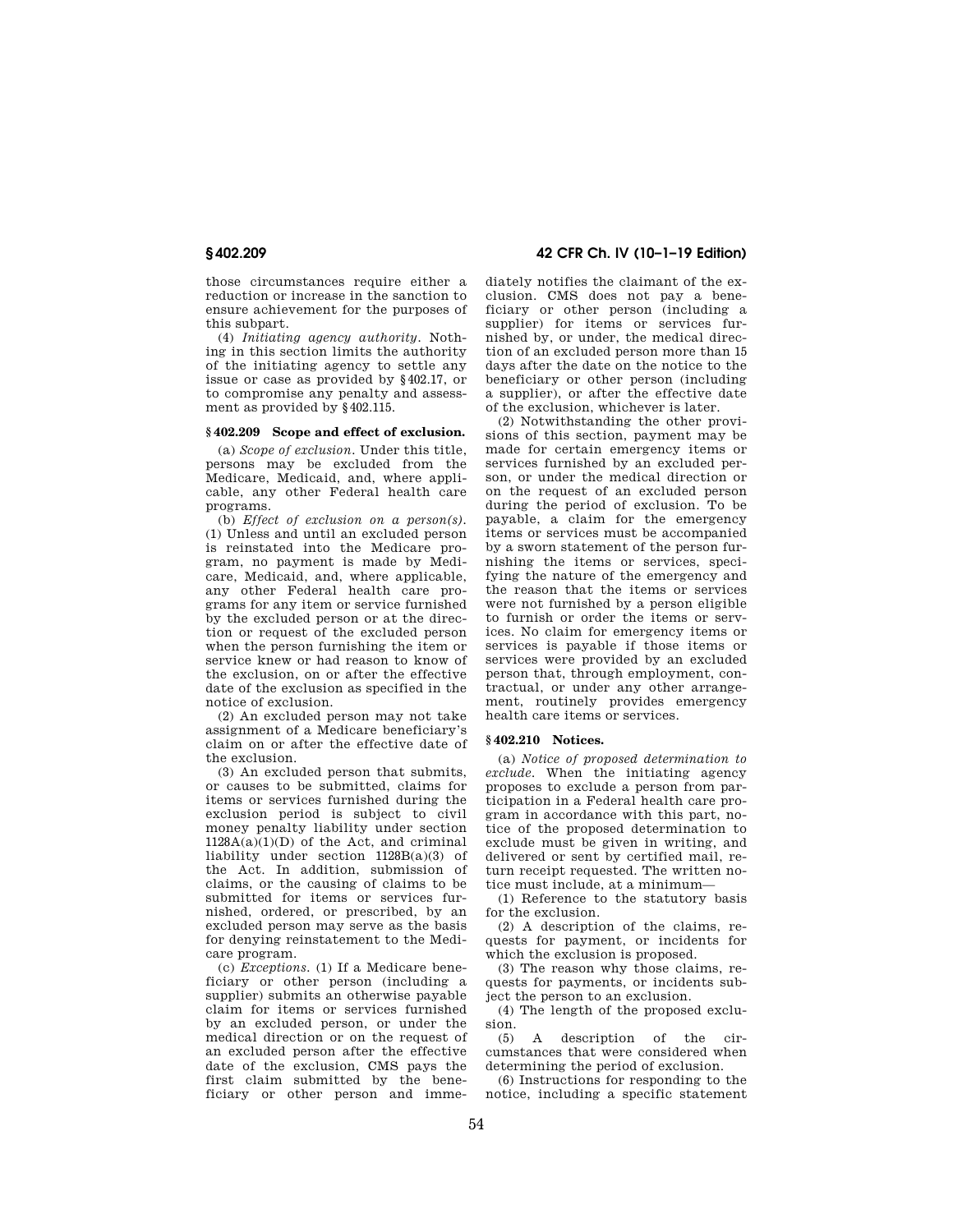of the person's right to submit documentary evidence and a written response concerning whether the exclusion is warranted, and any related issues such as potential mitigating circumstances. The notice must specify that—

(i) The person has the right to request an opportunity to meet with an official of the initiating agency to make an oral presentation; and

(ii) The request to make an oral presentation must be submitted within 30 days of the receipt of the notice of intent to exclude.

(7) If a person fails, within the time permitted under §402.212, to exercise the right to respond to the notice of proposed determination to exclude, the initiating agency may initiate actions for the imposition of the exclusion.

(b) *Notice of exclusion.* Once the initiating agency determines that the exclusion is warranted, a written notice of exclusion is sent to the person in the same manner as described in paragraph (a) of this section. The exclusion is effective 20 days from the date of the notice. The written notice must include, at a minimum, the following:

(1) The basis for the exclusion.

(2) The length of the exclusion and, when applicable, the factors considered in setting the length.

(3) The effect of exclusion.

(4) The earliest date on which the initiating agency considers a request for reinstatement.

(5) The requirements and procedures for reinstatement.

(6) The appeal rights available to the excluded person under part 1005 of this title.

(c) *Amendment to the notice of exclusion.* No later than 15 days before the final exhibit exchanges required under §1005.8 of this title, the initiating agency may amend the notice of exclusion if information becomes available that justifies the imposition of a period of exclusion other than the one proposed in the original written notice.

## **§ 402.212 Response to notice of proposed determination to exclude.**

(a) A person that receives a notice of intent to exclude (that is, the proposed determination) as described in §402.210, may present to the initiating agency a

written response stating whether the proposed exclusion is warranted, and may present additional supportive documentation. The person must submit this response within 60 days of the receipt of notice. The initiating agency reviews the materials presented and initiates a response to the person regarding the argument presented, and any changes to the determination, if appropriate.

(b) The person is also afforded an opportunity to make an oral presentation to the initiating agency concerning whether the proposed exclusion is warranted and any related matters. The person must submit this request within 30 days of the receipt of notice. Within 15 days of receipt of the person's request, the initiating agency initiates communication with the person to establish a mutually agreed upon time and place for the oral presentation and discussion.

## **§ 402.214 Appeal of exclusion.**

(a) The procedures in part 1005 of this title apply to all appeals of exclusions. References to the Inspector General in that part apply to the initiating agency.

(b) A person excluded under this subpart may file a request for a hearing before an administrative law judge (ALJ) only on the issues of whether—

(1) The basis for the imposition of the exclusion exists; and

(2) The duration of the exclusion is unreasonable.

(c) When the initiating agency imposes an exclusion for a period of 1 year or less, paragraph (b)(2) of this section does not apply.

(d) The excluded person must file a request for a hearing within 60 days from the receipt of notice of exclusion. The effective date of an exclusion is not delayed beyond the date stated in the notice of exclusion simply because a request for a hearing is timely filed (see paragraph (g) of this section).

(e) A timely filed written request for a hearing must include—

(1) A statement as to the specific issues or findings of fact and conclusions of law in the notice of exclusion with which the person disagrees.

(2) Basis for the disagreement.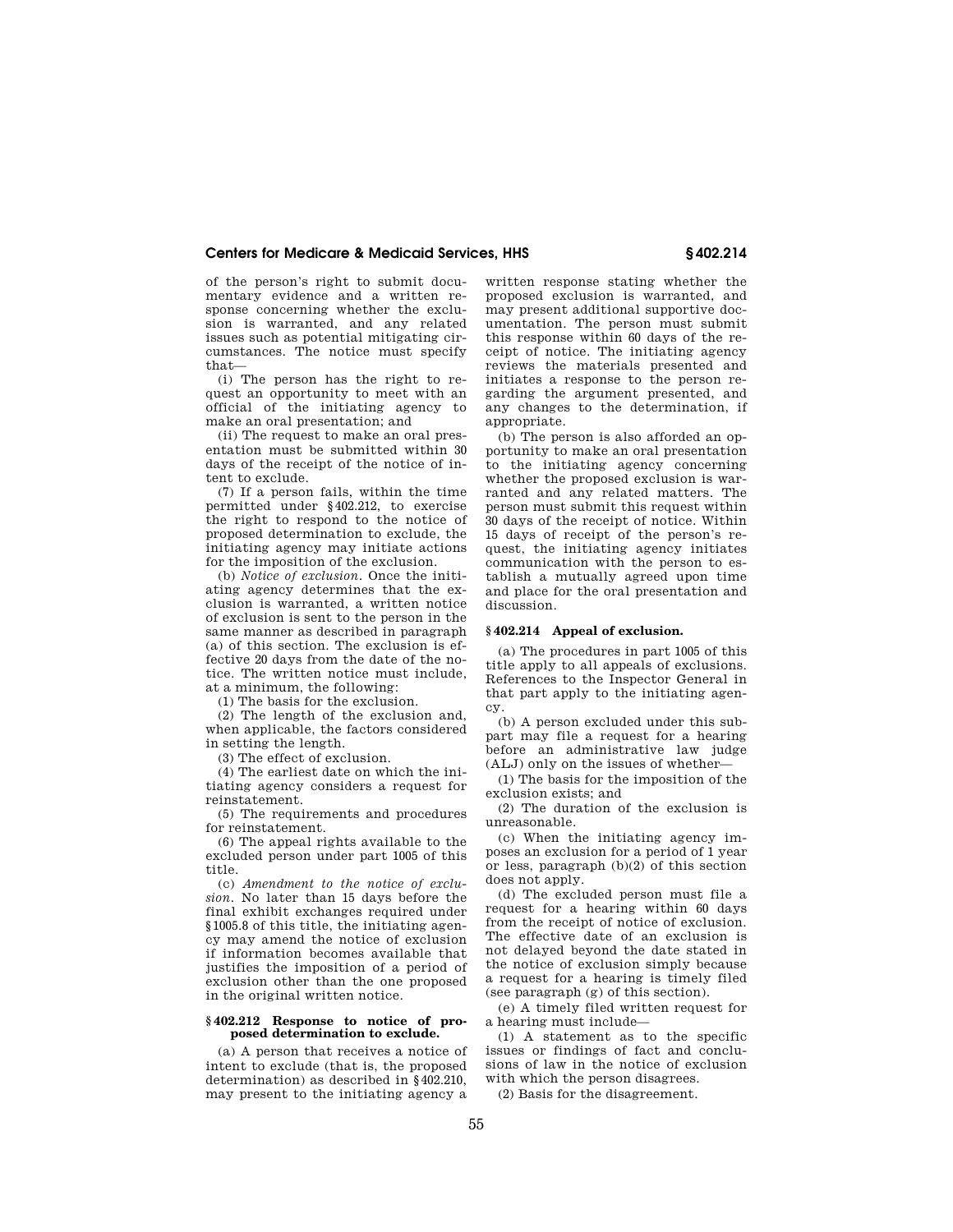**§ 402.300 42 CFR Ch. IV (10–1–19 Edition)** 

(3) The general basis for the defenses that the person intends to assert.

(4) Reasons why the proposed length of exclusion should be modified.

(5) Reasons, if applicable, why the health or safety of Medicare beneficiaries receiving items or services does not warrant the exclusion going into or remaining in effect before the completion of an ALJ proceeding in accordance with part 1005 of this title.

(f) If the excluded person does not file a written request for a hearing as provided in paragraph (d) of this section, the initiating agency notifies the excluded person, by certified mail, return receipt requested, that the exclusion goes into effect or continues in accordance with the notice of exclusion. The excluded person has no right to appeal the exclusion other than as described in this section.

(g) If the excluded person files a written request for a hearing, and asserts in the request that the health or safety of Medicare beneficiaries does not warrant the exclusion going into or remaining in effect before completion of an ALJ hearing, then the initiating agency may make a determination as to whether the exclusion goes into effect or continues pending the outcome of the ALJ hearing.

## **§ 402.300 Request for reinstatement.**

(a) An excluded person may submit a written request for reinstatement to the initiating agency no sooner than 120 days prior to the terminal date of exclusion as specified in the notice of exclusion. The written request for reinstatement must include documentation demonstrating that the person has met the standards set forth in §402.302. Obtaining or reactivating a Medicare provider number (or equivalent) does not constitute reinstatement.

(b) Upon receipt of a written request for reinstatement, the initiating agency may require the person to furnish additional, specific information, and authorization to obtain information from private health insurers, peer review organizations, and others as necessary to determine whether reinstatement is granted.

(c) Failure to submit a written request for reinstatement or to furnish the required information or authorization results in the continuation of the exclusion, unless the exclusion has been in effect for 5 years. In this case, reinstatement is automatic.

(d) If a period of exclusion is reduced on appeal (regardless of whether further appeal is pending), the excluded person may request and apply for reinstatement within 120 days of the expiration of the reduced exclusion period. A written request for the reinstatement includes the same standards as noted in paragraph (b) of this section.

## **§ 402.302 Basis for reinstatement.**

(a) The initiating agency authorizes reinstatement if it determines that—

(1) The period of exclusion has expired;

(2) There are reasonable assurances that the types of actions that formed the basis for the original exclusion did not recur and will not recur; and

(3) There is no additional basis under title XVIII of the Act that justifies the continuation of the exclusion.

(b) The initiating agency does not authorize reinstatement if it determines that submitting claims or causing claims to be submitted or payments to be made by the Medicare program for items or services furnished, ordered, or prescribed, may serve as a basis for denying reinstatement. This section applies regardless of whether the excluded person has obtained a Medicare provider number (or equivalent), either as an individual or as a member of a group, before being reinstated.

(c) In making a determination regarding reinstatement, the initiating agency considers the following:

(1) Conduct of the excluded person occurring before the date of the notice of the exclusion, if that conduct was not known to the initiating agency at the time of the exclusion;

(2) Conduct of the excluded person after the date of the exclusion;

(3) Whether all fines and all debts due and owing (including overpayments) to any Federal, State, or local government that relate to Medicare, Medicaid, or, where applicable, any Federal, State, or local health care program are paid in full, or satisfactory arrangements are made to fulfill these obligations;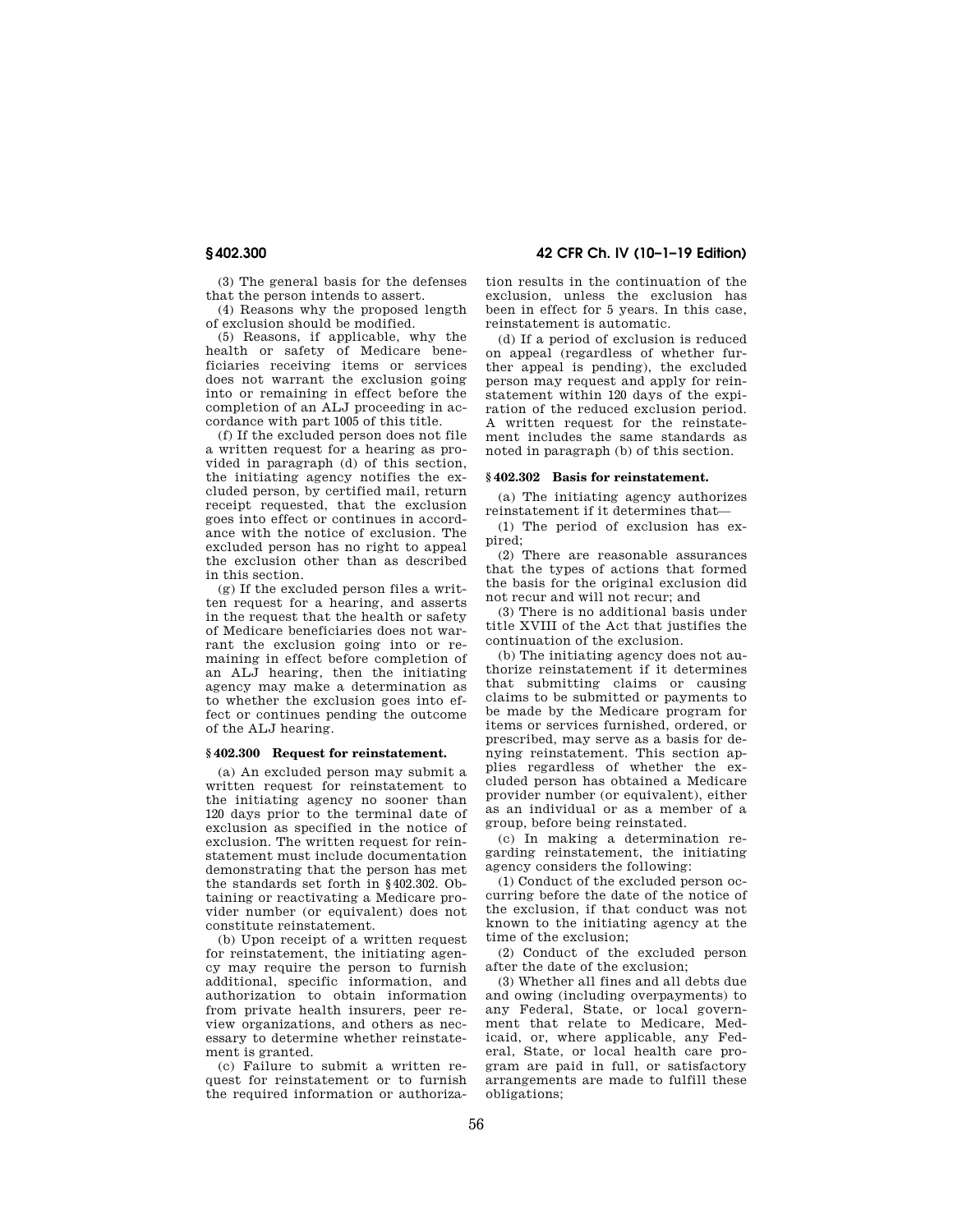(4) Whether the excluded person complies with, or has made satisfactory arrangements to fulfill, all of the applicable conditions of participation or conditions of coverage under the Medicare statutes and regulations; and

(5) Whether the excluded person has, during the period of exclusion, submitted claims, or caused claims to be submitted or payment to be made by Medicare, Medicaid, and, where applicable, any other Federal health care program, for items or services furnished, ordered, or prescribed, and the conditions under which these actions occurred.

(d) Reinstatement is not effective until the initiating agency grants the request and provides notices under §402.304. Reinstatement is effective as provided in the notice.

(e) A determination for a denial of reinstatement is not appealable or reviewable except as provided in §402.306.

(f) An ALJ may not require reinstatement of an excluded person in accordance with this chapter.

## **§ 402.304 Approval of request for reinstatement.**

(a) If the initiating agency grants a request for reinstatement, the initiating agency—

(1) Gives written notice to the excluded person specifying the date of reinstatement; and

(2) Notifies appropriate Federal and State agencies, and, to the extent possible, all others that were originally notified of the exclusion, that the person is reinstated into the Medicare program.

(b) A determination by the initiating agency to reinstate an excluded person has no effect if Medicare, Medicaid, or, where applicable, any other Federal health care program has imposed a longer period of exclusion under its own authorities.

## **§ 402.306 Denial of request for reinstatement.**

(a) If a request for reinstatement is denied, the initiating agency provides written notice to the excluded person. Within 30 days of the date of this notice, the excluded person may submit to the initiating agency:

(1) Documentary evidence and a written argument challenging the reinstatement denial; or

(2) A written request to present written evidence or oral argument to an official of the initiating agency.

(b) If a written request as described in paragraph (a)(2) of this section is received timely by the initiating agency, the initiating agency, within 15 days of receipt of the excluded person's request, initiates communication with the excluded person to establish a time and place for the requested meeting.

(c) After evaluating any additional evidence submitted by the excluded person (or at the end of the 30-day period described in paragraph (a) of this section, if no documentary evidence or written request is submitted), the initiating agency sends written notice to the excluded person either confirming the denial, or approving the reinstatement in the manner set forth in §402.304. If the initiating agency elects to uphold its denial decision, the written notice also indicates that a subsequent request for reinstatement will not be considered until at least 1 year after the date of the written denial notice.

(d) The decision to deny reinstatement is not subject to administrative review.

## **§ 402.308 Waivers of exclusions.**

(a) *Basis.* Section 1128(c)(3)(B) of the Act specifies that in the case of an exclusion from participation in the Medicare program based upon section  $1128(a)(1)$ ,  $(a)(3)$ , or  $(a)(4)$  of the Act, the individual may request that CMS present, on his or her behalf, a request to the OIG for a waiver of the exclusion.

(b) *Definitions.* For purposes of this section:

*Excluded person* has the same meaning as a ''person'' as defined in §402.3 who meets for the purposes of this subpart, the definition of the term ''exclusion'' in §402.3.

*Hardship* for purposes of this section means something that negatively affects Medicare beneficiaries and results from the imposition of an exclusion because the excluded person is the sole community physician or sole source of